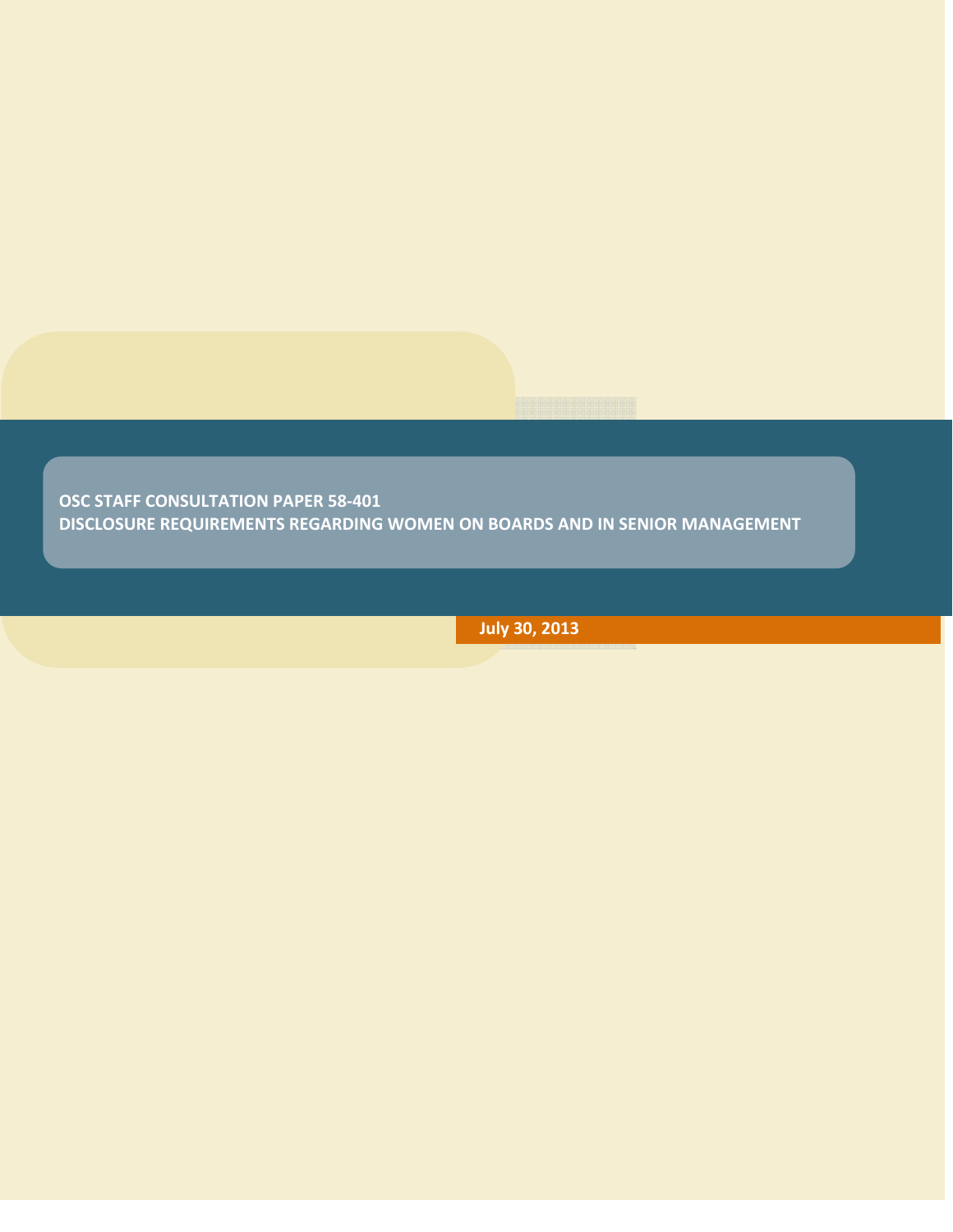# **TABLE OF CONTENTS**

### **1. Introduction**

### **1.1 Consultation paper**

- A. Purpose of consultation
- B. Structure of consultation paper
- **1.2 Status of women on boards and in senior management in Canada**

## **2. Current Canadian approach**

## **2.1 Corporate governance framework under securities legislation**

- A. Corporate governance guidelines
- B. Corporate governance disclosure requirements
- C. Guidelines and disclosure requirement relevant to diversity

## **3. Approaches to diversity related disclosure taken in other jurisdictions**

**3.1 US approach**

## **3.2 Australian approach**

- A. ASX Corporate Governance Council Principles and Recommendations
- B. ASX listing rules

### **3.3 UK approach**

- A. Report Women on Boards
- B. UK Corporate Governance Code
- C. Listing rules

# **3.4 Approaches in Europe generally**

- A. European Commission proposal for diversity disclosure
- B. Other European countries

### **4. Model of disclosure requirements regarding women on boards and in senior management**

- **4.1 Application of disclosure requirements**
- **4.2 Model of disclosure requirements**
- **4.3 Related definition**

## **5. How to provide feedback**

- **5.1 Written comments**
- **5.2 Questions**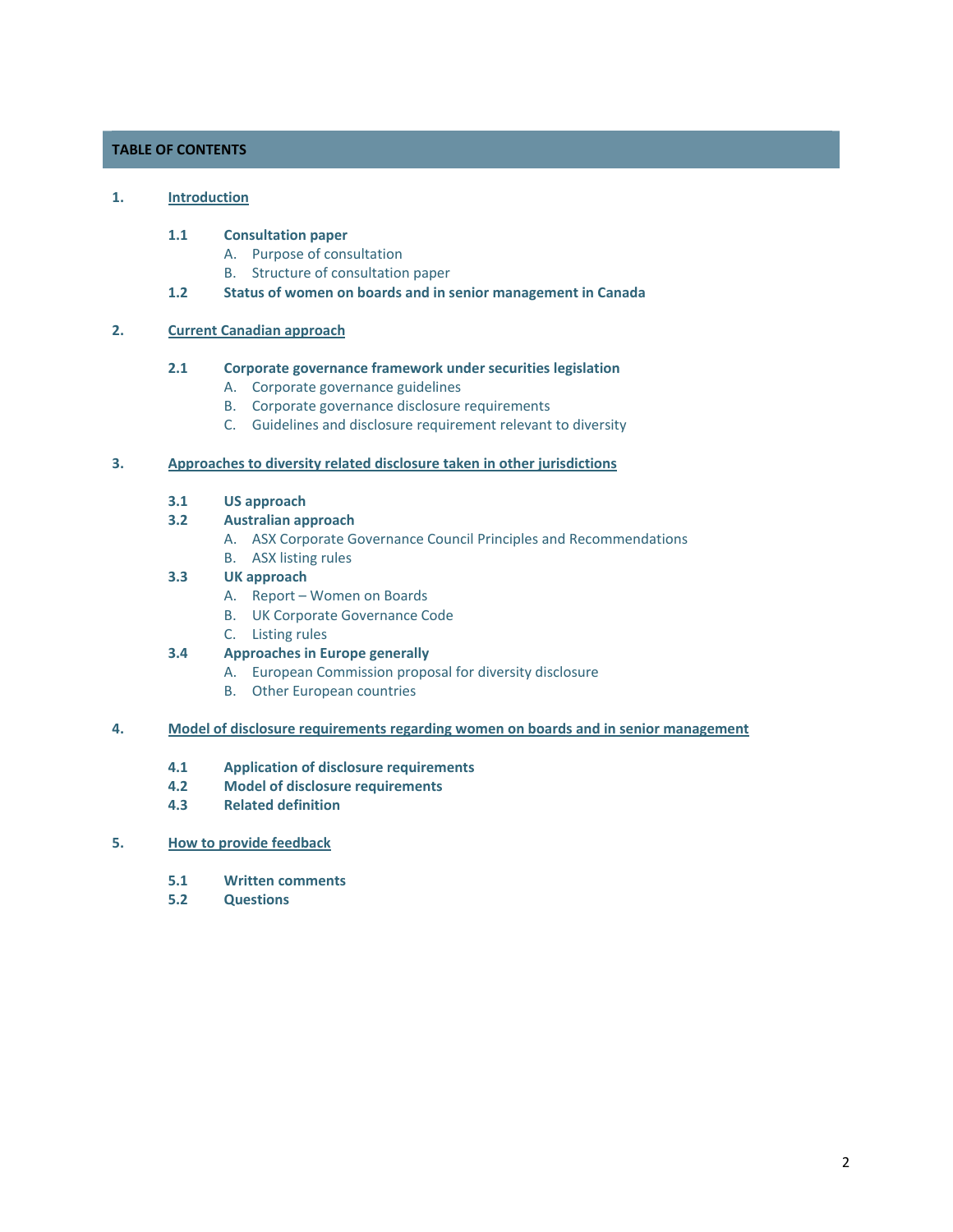## **1. INTRODUCTION**

#### **1.1 Consultation paper**

#### **A. Purpose of consultation**

#### **Ontario government initiative**

On May 2, 2013, the Ontario government delivered its budget which included the following statement:

The government strongly supports broader gender diversity on the boards and in senior management of major businesses, not‐for‐profit firms and other large organizations. In conjunction with others, including the OSC, the government will consider the best way for firms to disclose their approaches to gender diversity, with a view to increasing the participation of women on boards and in senior management.

On June 14, 2013, the Minister of Finance, Charles Sousa, and the then Minister Responsible for Women's Issues, Laurel Broten, requested that the Ontario Securities Commission (the OSC) undertake a public consultation process regarding disclosure requirements for gender diversity. Specifically, they requested that the OSC undertake a review and public consultation process over the summer considering a "comply or explain" disclosure regime for reporting issuers listed on the TSX relating to board and senior management gender diversity policies and practices and provide recommendations regarding specific disclosure requirements for TSX‐listed reporting issuers and best practices for this type of approach to gender diversity by fall. Consistent with existing requirements relating to the disclosure of corporate governance practices, the focus is on TSX‐listed (and other non‐venture) issuers due to concerns about the potential regulatory burden on reporting issuers listed on the TSX Venture Exchange.

#### **Focus of consultation**

Corporate decision‐making benefits from a diversity of opinions and viewpoints. This diversity is enhanced when leadership roles are filled with individuals who have different professional experience, education, skill and individual qualities and attributes such as gender, age, ethnicity and cultural background.

The focus of this consultation is on advancing the representation of women on boards and in senior management. We are considering implementing disclosure requirements for reporting issuers (other than venture issuers and investment funds) regarding women on boards and in senior management.

#### **Purpose of consultation**

The purpose of this consultation paper is to seek feedback from investors, issuers, other market participants and advisors on these disclosure requirements to inform our recommendations to the Minister of Finance and Minister Responsible for Women's Issues. The Ministers noted the following in their letter to the OSC:

We expect these OSC recommendations to play a significant role in informing both government policy development and possible OSC rule‐making as the government of Ontario moves forward with enhanced gender diversity disclosure to facilitate an increase in the participation of women on the boards and in senior management of major issuers.

The comment period will end on **September 27, 2013.** In addition to any general comments, we are specifically asking the following questions: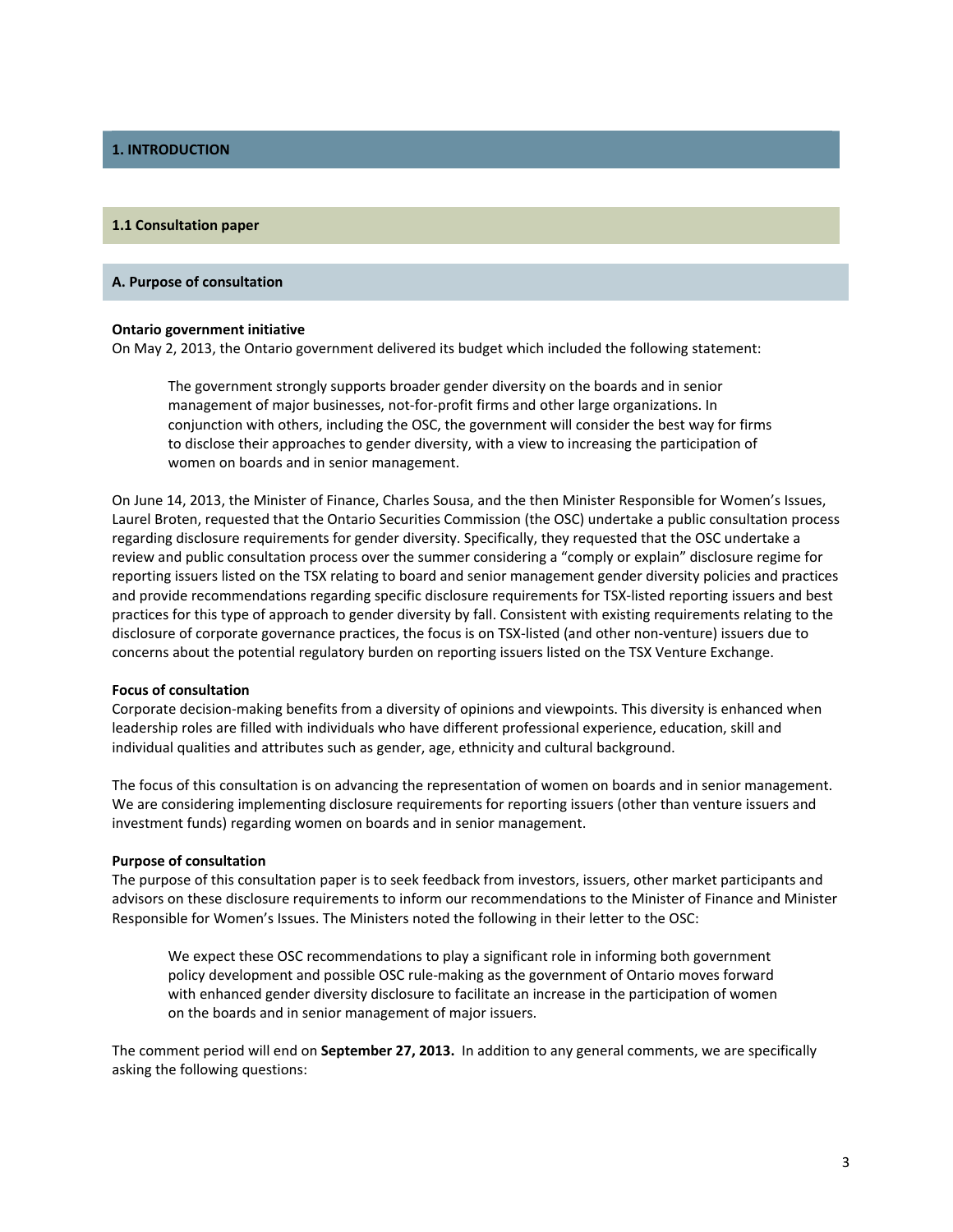### **Specific consultation questions**

As noted in Part 4 of this consultation paper, we are seeking feedback on the following questions:

- What are effective policies for increasing the number of women on boards and in senior management?
- What type of disclosure requirements regarding women on boards and in senior management would be most appropriate and useful?
- Are the proposed scope and content of the model disclosure requirements described in Part 4 of this consultation paper appropriate? Are there additional or different disclosure requirements that should be considered? Please explain.
- What type of statistics, data and/or accompanying qualitative information regarding the representation of women in their organization should non-venture issuers be required to disclose? Should such disclosure be reported for the non-venture issuer only or for all of its subsidiary entities also?
- What practices should we recommend for facilitating increased representation of women on boards and in senior management?
	- For example, should we recommend that non-venture issuers have a gender diversity policy? If so, should we set out recommended content for the policy?
	- Should non-venture issuers be required to comply with the recommended practices or explain why they have not complied (i.e. a "comply or explain" model of disclosure)?

#### **B. Structure of consultation paper**

This consultation paper is structured as follows:

- Part 1 discusses the status of women on boards and in senior management in Canada.
- Part 2 summarizes the current corporate governance framework under Ontario securities legislation.
- Part 3 summarizes the approach to gender diversity disclosure taken in other jurisdictions.
- Part 4 discusses a model of disclosure requirements regarding women on boards and in senior management of non‐venture issuers.
- Part 5 explains how stakeholders can provide feedback.

#### **1.2 Status of women on boards and in senior management in Canada**

Understanding the current landscape in Canada is important when considering potential policy approaches to facilitating increased representation of women on boards and in senior management of reporting issuers.

#### **Statistics on representation of women**

There are a number of publicly available reports that discuss gender diversity in Canada. The following provides a high-level snapshot on the current level of representation of women on boards and in senior management.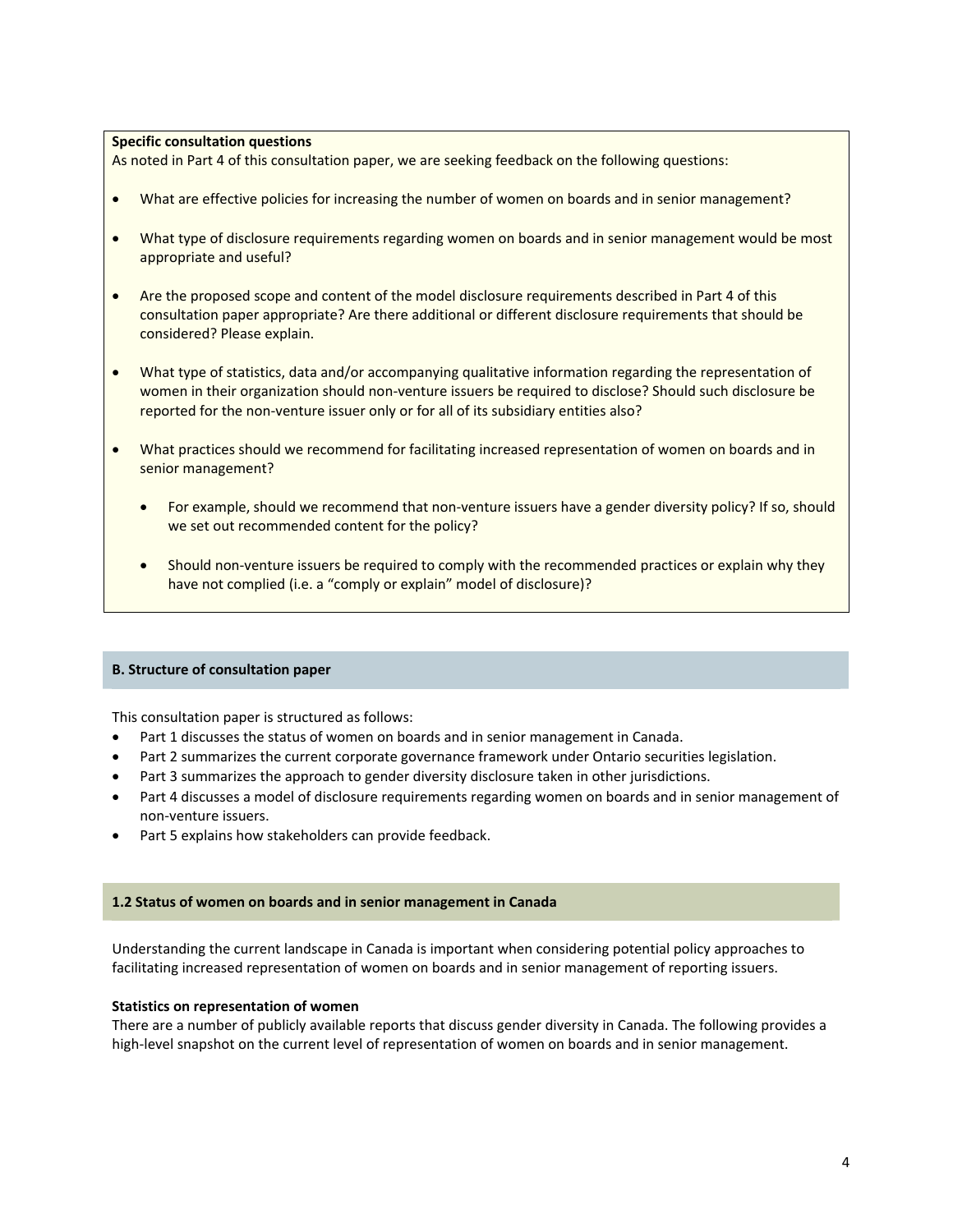# **(1) Catalyst data**

# Representation of women on boards

Catalyst has reported that the representation of women on Canadian boards is growing very slowly. On March 8, 2012, Catalyst issued the *2011 Catalyst Census: Financial Post 500 Women Board Directors*<sup>1</sup> which noted that public companies continue to have the lowest representation of women on their boards as compared to private companies, crown corporations and cooperatives. In 2011, 10.3% of directors of public companies were women, which represents a zero increase from 2009.

## Representation of women in senior management

On February 19, 2013, Catalyst issued the *2012 Catalyst Census: Financial Post 500 Women Senior Officers and Top* Earners<sup>2</sup>. It provided statistics to gauge women's advancement into leadership and highlighted:

- In 2012, women held 18.1% of senior officer positions (as compared to 17.7% in 2010) and, specifically, held 15% of those positions in public companies in 2012 (as compared to 14.3% in 2010).
- Although nearly one‐third of companies have 25% or more women senior officers, nearly another one‐third continue to have no women senior officers. In particular, 35.9% of public companies had no women senior officers in 2012.

# **(2) GMI Ratings**

*GMI Ratings' 2013 Women on Boards Survey*<sup>3</sup> noted that progress on most measures of representation of women in Canada continues to be slow by international standards. The survey includes data as of March 1, 2013 on 5,977 companies in 45 different countries. The survey states:

The percentage of female directors on Canadian boards in our universe has remained flat since our last survey, at 13.1%. Moreover, a look back to the inception of our data collection on this topic shows an increase in female directors of less than 1 percentage point since 2009, when the percentage stood at 12.4%. Currently, while two‐thirds of Canadian companies in our sample have at least one woman on the board, less than 20% (18.6%) have at least three women, and these percentages have been fairly stable over the last three years.

# **(3) TD Economics report**

A report issued by TD Economics on March 7, 2013, *Get On Board Corporate Canada*<sup>4</sup> (the TD Economics report), indicated that in 2011:

- Women represented only 10.9% of board members of companies on the S&P/TSX Composite index.
- 43% of companies on the S&P/TSX Composite index did not have a single female board member and 28% had only one female board member.

The TD Economics report noted that research by Catalyst comparing 2009 to 2011 showed that women filled only 15% of entrant board seats for 273 publicly traded companies in the FP500.

<sup>1</sup> Catalyst, *2011 Catalyst Census: Financial Post 500 Women Board Directors* (March 8, 2012), online: <http://www.catalyst.org/knowledge/2011‐catalyst‐census‐financial‐post‐500‐women‐board‐directors>. <sup>2</sup>

 Catalyst, *2012 Catalyst Census: Financial Post 500 Women Senior Officers and Top Earners* (February 19, 2013), online: <http://www.catalyst.org/knowledge/2012‐catalyst‐census‐financial‐post‐500‐women‐senior‐officers‐and‐top‐earners>.

 GMI Ratings, *GMI Ratings' 2013 Women on Boards Survey* (May 1, 2013), online: <http://www3.gmiratings.com/home/2013/05/gmi‐ratings‐2013‐women‐on‐boards‐survey/>. <sup>4</sup>

 TD Economics, *Get On Board Corporate Canada* (March 7, 2013), online: <http://www.td.com/document/PDF/economics/special/GetOnBoardCorporateCanada.pdf>.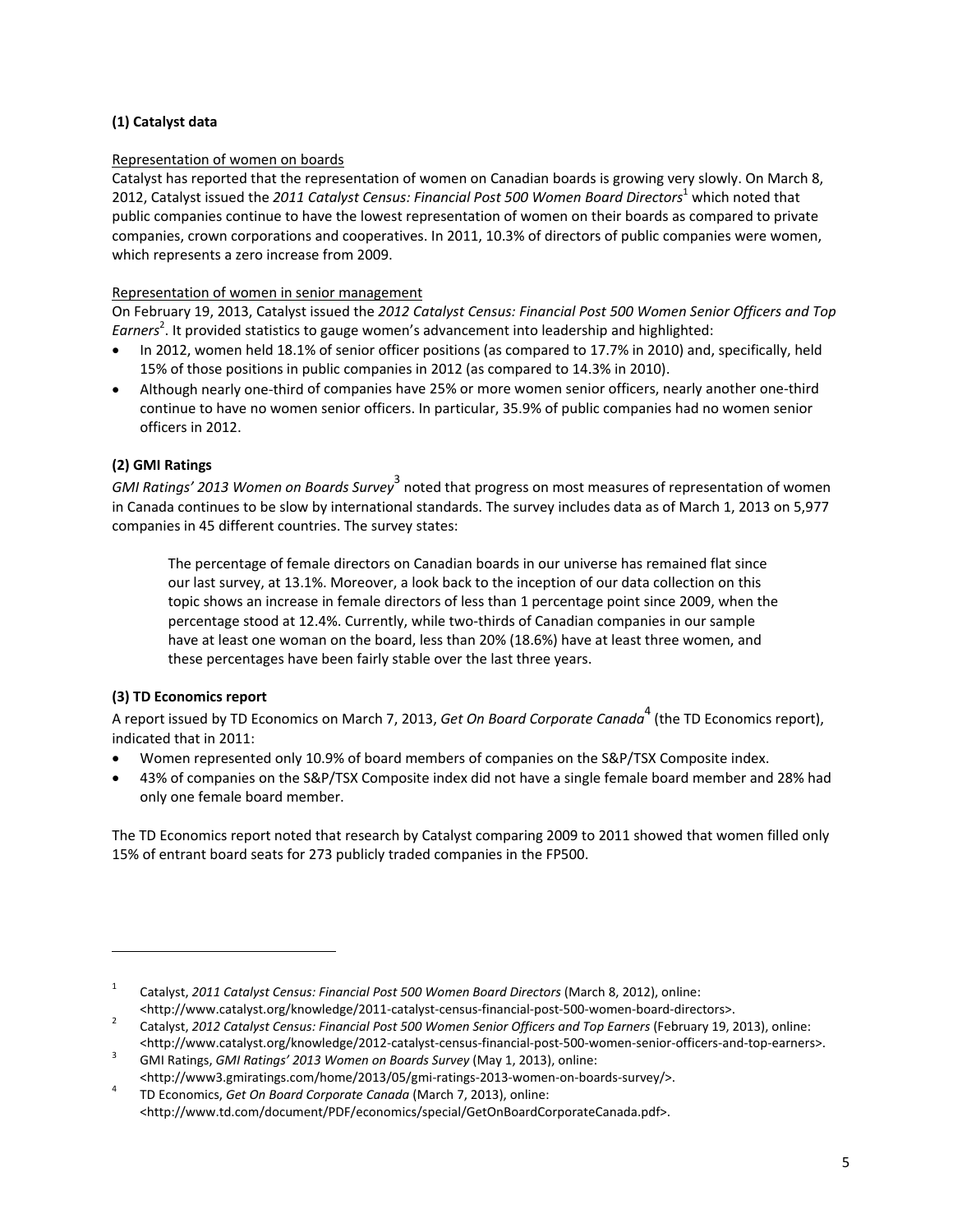### **Voluntary initiatives**

Catalyst issued a call to action for Canadian corporations to increase the overall proportion of FP500 board seats held by women to 25% by 2017.

Companies that accept the call to action made in the Catalyst Accord pledge to:

- increase the percentage of women on their boards by 2017, and
- provide interim representation goals to Catalyst on a confidential basis.

### **Public sector legislated quotas in Quebec**

Currently, there are no mandated quotas for female board representation in Canada outside of Quebec. As of December 2011, provincial crown corporations in Quebec were required to have 50% female representation on their boards.

### **Federal Government's advisory council**

The Federal Government has recognized the issue of gender diversity on boards. On April 5, 2013, the Minister of Public Works and Government Services and Minister for Status of Women, Rona Ambrose, introduced an advisory council comprised of leaders from the private and public sectors to advance the participation of women on corporate boards.

The Minister noted that "board diversity is not about quotas or tokenism. Board diversity is about better corporate decisions, better responses to market demographics, and better financial performance. It is also about the future, and having more women in key leadership positions to serve as role models for young women and girls."<sup>5</sup>

The role of the advisory council is to:

- provide advice on how industry can increase women's representation on corporate boards,
- suggest how industry and government can track and measure progress in this initiative and what tools, if any, government should employ to achieve this goal, and
- make recommendations by the fall of 2013 on how the government could recognize leaders in industry and applaud companies that have succeeded in reaching their targets.

<sup>5</sup> Status of Women Canada, News Release *"Harper Government Increasing Participation of Women on Boards"* (April 5, 2013), online: <http://news.gc.ca/web/article‐ eng.do?crtr\_sj1D=&crtr\_mnthndVl=4&mthd=advSrch&crtr\_dpt1D=&nid=730519&crtr\_lc1D=&crtr\_tp1D=&crtr\_yrStrtVl=2 013&crtr\_kw=&crtr\_dyStrtVl=5&crtr\_aud1D=&crtr\_mnthStrtVl=4&crtr\_page=1&crtr\_yrndVl=2013&crtr\_dyndVl=5>.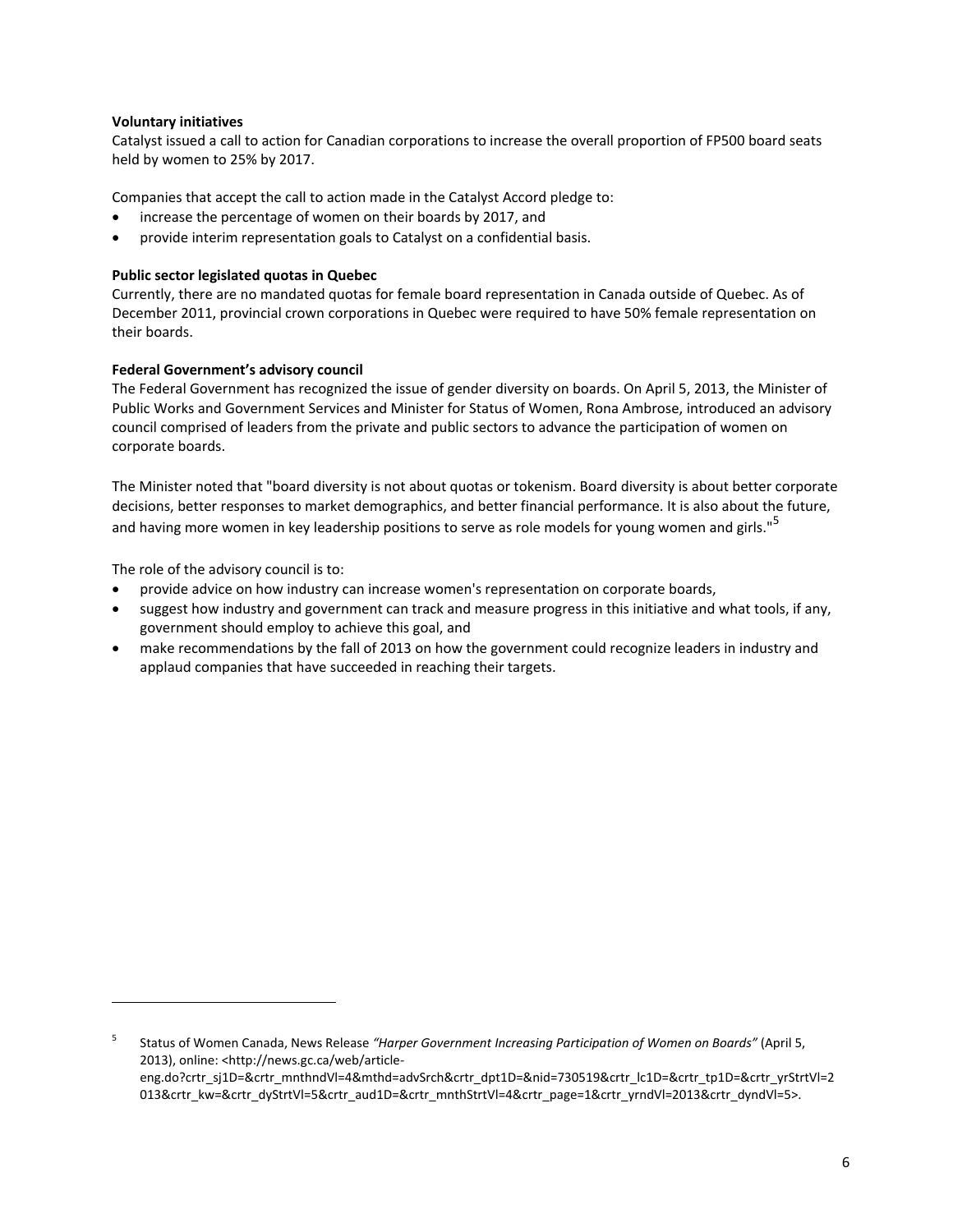## **2. CURRENT CANADIAN APPROACH**

#### **2.1 Corporate governance framework under securities legislation**

The OSC's corporate governance framework is comprised of two main components:

- guidelines regarding corporate governance practices, and
- disclosure requirements regarding corporate governance practices.

#### **A. Corporate governance guidelines**

National Policy 58‐201 *Corporate Governance Guidelines* (the Corporate Governance Policy) contains guidelines for corporate governance practices of reporting issuers (other than investment funds). The guidelines are not intended to be prescriptive, but rather reporting issuers are encouraged to consider the guidelines in developing their own corporate governance practices.

The guidelines largely focus on certain attributes of an issuer's board of directors:

- director independence,
- the board mandate and responsibilities, and
- the composition and responsibilities of board committees, such as the nominating committee.

#### **B. Corporate governance disclosure requirements**

Reporting issuers are required to disclose their corporate governance practices under National Instrument 58‐101 *Disclosure of Corporate Governance Practices* (the Corporate Governance Disclosure Rule). The disclosure is generally set out in an annual proxy circular.

### **Distinction based on listing of securities**

The Corporate Governance Disclosure Rule contains two sets of disclosure requirements which depend on the listing status of the reporting issuer.

A venture issuer is defined as a reporting issuer that does not have any of its securities listed or quoted on any of the Toronto Stock Exchange, a US marketplace, or a marketplace outside of Canada and the US other than the Alternative Investment Market of the London Stock Exchange or the PLUS markets operated by PLUS Markets Group plc.

All other issuers are referred to as non‐venture issuers.

#### **Non‐venture issuers**

Non‐venture issuers are required to comply with the disclosure requirements regarding their corporate governance practices set out in Form 58‐101F1 *Corporate Governance Disclosure*. Generally speaking, it is a "comply or explain" model. These issuers must either comply with the guidelines set out in the Corporate Governance Policy or explain how they otherwise achieve the objective of the guideline.

#### **Venture issuers**

Venture issuers are required to comply with the disclosure requirements regarding their corporate governance practices set out in Form 58‐101F2 *Corporate Governance Disclosure (Venture Issuers)*. The disclosure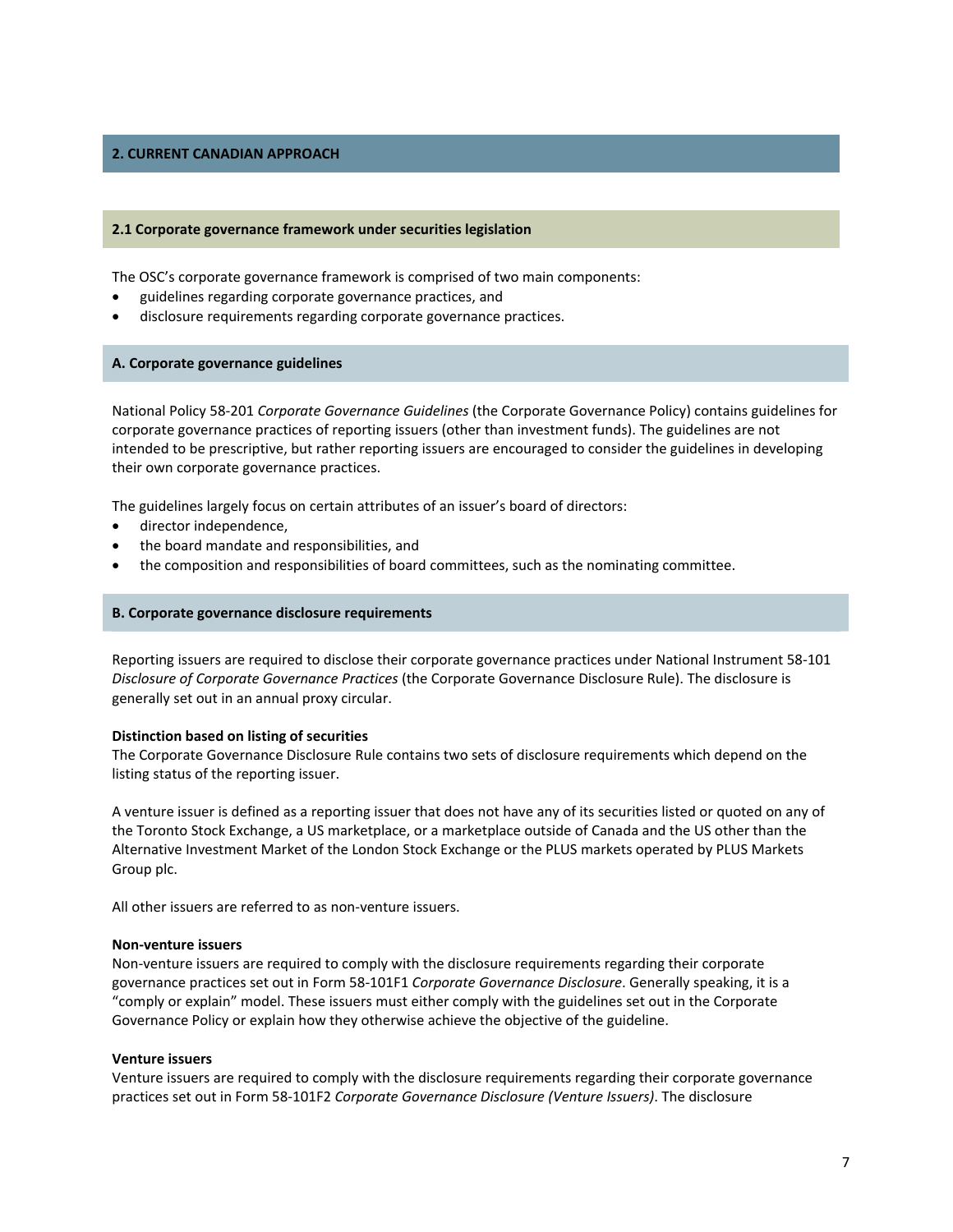requirements are generally less extensive than those for non‐venture issuers. Venture issuers must disclose their corporate governance practices in areas addressed by the guidelines set out in the Corporate Governance Policy, but they are not required to compare their practices against the guidelines.

### **C. Guidelines and disclosure requirement relevant to diversity**

### **Guidelines**

Currently, there is no guideline in the Corporate Governance Policy that explicitly addresses the representation of women on boards and in senior management. However, there are guidelines that may have some relevance for board diversity.

In particular, the Corporate Governance Policy states:

- The board should appoint a nominating committee composed entirely of independent directors.
- Prior to nominating or appointing individuals as directors, the board should adopt a process involving the following steps:
	- o Consider what competencies and skills the board, as a whole, should possess, and
	- o Assess what competencies and skills each existing director possesses.

### **Disclosure requirement**

Currently, reporting issuers are not required to explicitly disclose the percentage of women on their boards or in senior management or their policies on gender diversity.

Reporting issuers are, however, required to describe the process by which the board identifies new candidates for board nominations under the Corporate Governance Disclosure Rule. Refer to item 6(a) of Form 58‐101F1 and item 5(ii) of Form 58‐101F2.

On December 2, 2010, the CSA published CSA Staff Notice 58‐306 *2010 Corporate Governance Disclosure Compliance Review*, in which it provided guidance on this disclosure requirement. CSA staff indicated that, when preparing this disclosure, issuers should consider whether the board considers diversity of experience, background and views when considering a candidate for appointment or election to the board.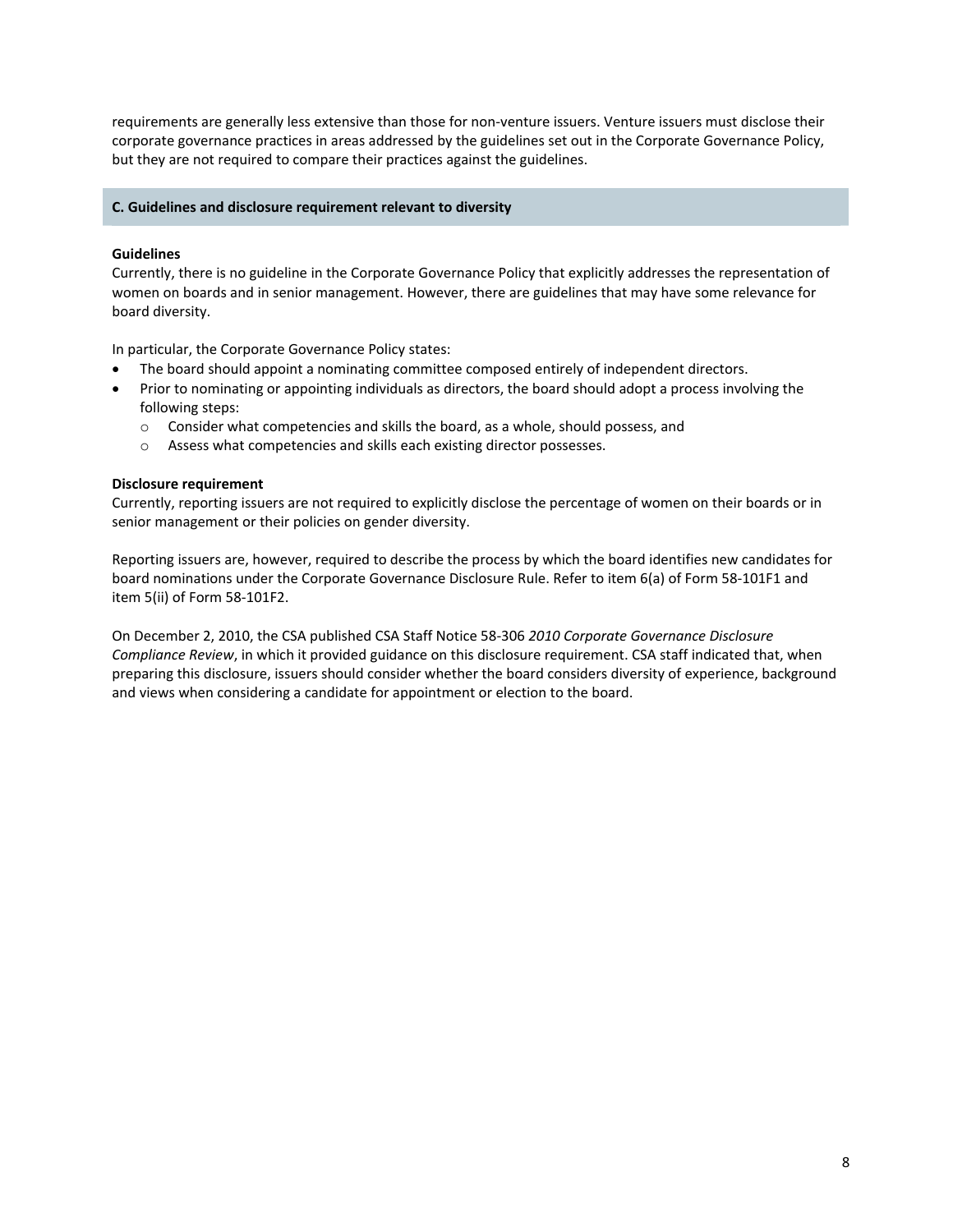## **3. APPROACHES TO DIVERSITY RELATED DISCLOSURE TAKEN IN OTHER JURISDICTIONS**

Other jurisdictions have adopted or are considering adopting guidelines and/or disclosure requirements regarding diversity. We refer to the approaches in other jurisdictions as they are relevant to the policy issues raised in this consultation paper.

Information included in this paper about the regulatory regimes in those jurisdictions is general in nature and is not intended to present a comprehensive review of the law in those jurisdictions.

### **3.1 US approach**

In 2009, the SEC amended Regulation S‐K to require disclosure of additional factors that are considered by a nominating committee when identifying nominees for director, such as board diversity. The final rule became effective as of February 28, 2010.

Item 407(c)(2)(vi) of Regulation S‐K requires registrants to describe:

- the nominating committee's process for identifying and evaluating nominees for director,
- whether, and if so how, the nominating committee (or the board) considers diversity in identifying nominees for director, and
- if the nominating committee (or the board) has a policy with regard to the consideration of diversity in identifying director nominees, how this policy is implemented and how the nominating committee (or the board) assesses the effectiveness of its policy.

As noted in the final release 33‐9089, *Proxy Disclosure Enhancements*, the SEC did not define diversity for the following reason:

We recognize that companies may define diversity in various ways, reflecting different perspectives. For instance, some companies may conceptualize diversity expansively to include differences of viewpoint, professional experience, education, skill and other individual qualities and attributes that contribute to board heterogeneity, while others may focus on diversity concepts such as race, gender and national origin. We believe that for purposes of this disclosure requirement, companies should be allowed to define diversity in ways that they consider appropriate. As a result we have not defined diversity in the amendments.<sup>6</sup>

On May 22, 2013, Commissioner Luis A. Aguilar delivered a speech, *Merely Cracking the Glass Ceiling is Not Enough: Corporate America Needs More than Just A Few Women in Leadership*, in which he commented on this disclosure requirement:

As some of you may know, in response to the demands of shareholders and others seeking greater information about diversity on corporate boards, in 2009, the SEC adopted a new rule that requires U.S. publicly‐traded companies to disclose in their annual proxy statements whether, and if so how, a corporate board or nominating committee considers diversity in identifying nominees for director. If the company has a policy regarding the consideration of

<sup>6</sup> US Securities and Exchange Commission, Release No. 33‐9089, *Proxy Disclosure Enhancements* (December 16, 2009), online: <http://www.sec.gov./rules/final/2009/33‐9089.pdf>.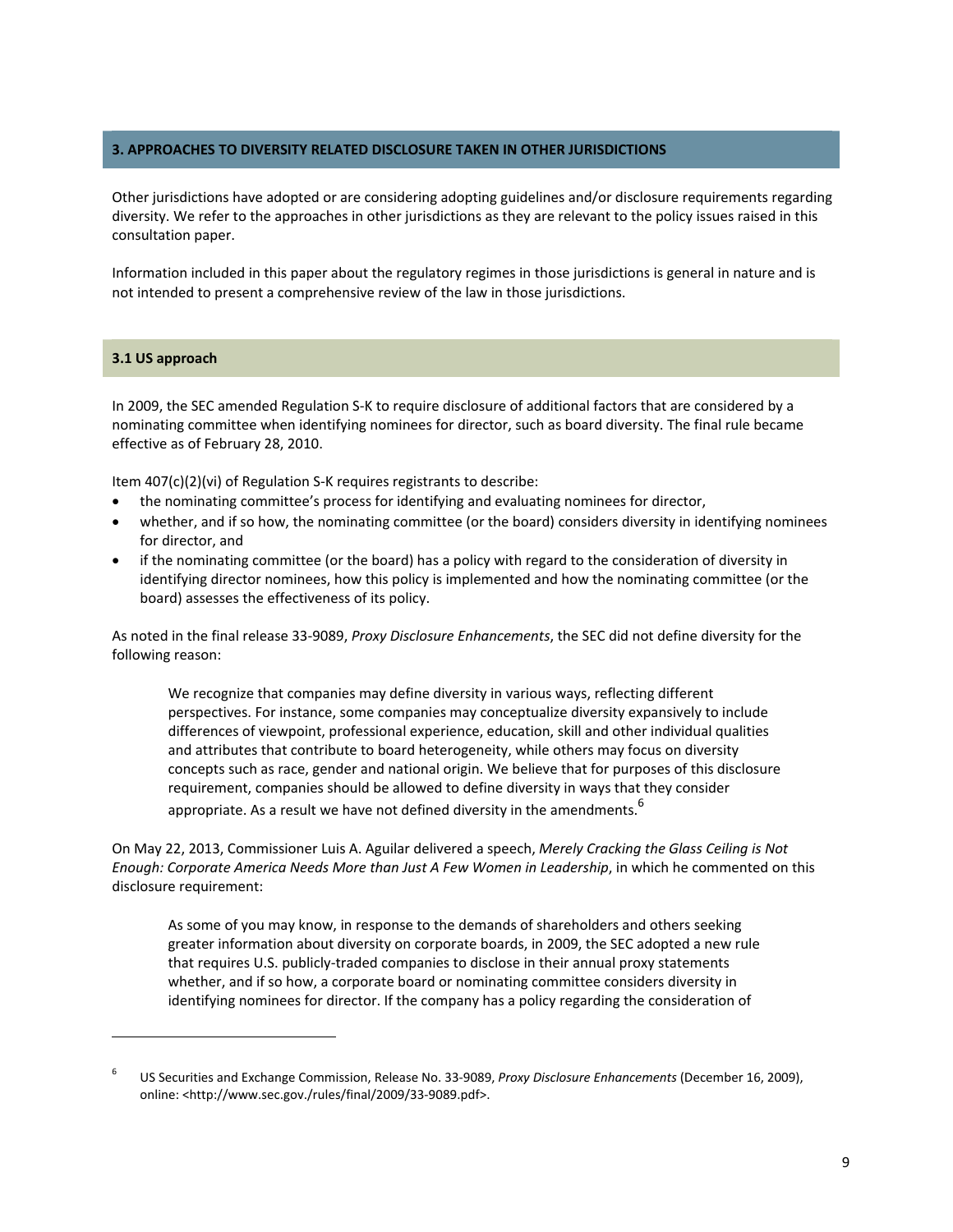diversity in identifying director nominees, the proxy statement must disclose how this policy is implemented, as well as how the company assesses the effectiveness of its policy. This requirement is not limited to companies with a written policy; and companies with *de facto* policies regarding board diversity must disclose such policies as well.

This disclosure requirement is an important first step in providing investors with the diversity disclosures that they have been requesting. However, it is really only a first step. Because the rules do not define diversity, and companies may define diversity in various ways – companies are not always providing the disclosures investors have wanted. Numerous investors have made it clear that they are particularly interested in board policies regarding gender, racial, and ethnic diversity. And, for our capital markets to work, it is that information that they want to have in making voting and investment decisions. It is important that investors receive the specificity of disclosure that they seek…

I commend the companies that are bringing greater transparency to their diversity, including their board diversity – and I look forward to 100% of the companies doing so. Given the evidence of the impact diversity on boards has on the bottom line and the boardroom changes taking place with our counter‐parts across the globe, gender diversity – and diversity in general – should be a priority for U.S. companies and their boards.  $^7$ 

## **3.2 Australian approach**

## **A. ASX Corporate Governance Council Principles and Recommendations**

The ASX made amendments to the *ASX Corporate Governance Council Principles and Recommendations* for listed companies in 2010. This document sets out eight core principles. Each principle is explained in detail, with commentary about implementation in the form of recommendations. These recommendations are not mandatory. They are intended to provide a reference point for companies about their corporate governance structures and practices.

Principle 2 (Structure the board to add value) and Principle 3 (Promote ethical and responsible decision‐making) focus on diversity.

## **Principle 2 – structure the board to add value**

Principle 2 states that companies should have a board of an effective composition, size and commitment to adequately discharge its responsibilities and duties. There are two recommendations that are relevant to diversity.

| Recommendation       | <b>Description</b>                                                              |
|----------------------|---------------------------------------------------------------------------------|
| Recommendation 2.4   | The board should establish a nomination committee. The commentary to this       |
| Nomination committee | recommendation states that the nomination committee should consider             |
|                      | whether succession plans are in place to maintain an appropriate mix of skills, |
|                      | experience, expertise and diversity on the board. It also states that the board |
|                      | should be large enough to incorporate a variety of perspectives and skills.     |
|                      |                                                                                 |

<sup>7</sup> Aguilar, Luis A., Merely Cracking the Glass Ceiling is Not Enough: Corporate America Needs More than Just A Few Women in Leadership (May 22, 2013), online: <http://www.sec.gov/News/Speech/Detail/Speech/1365171515760>.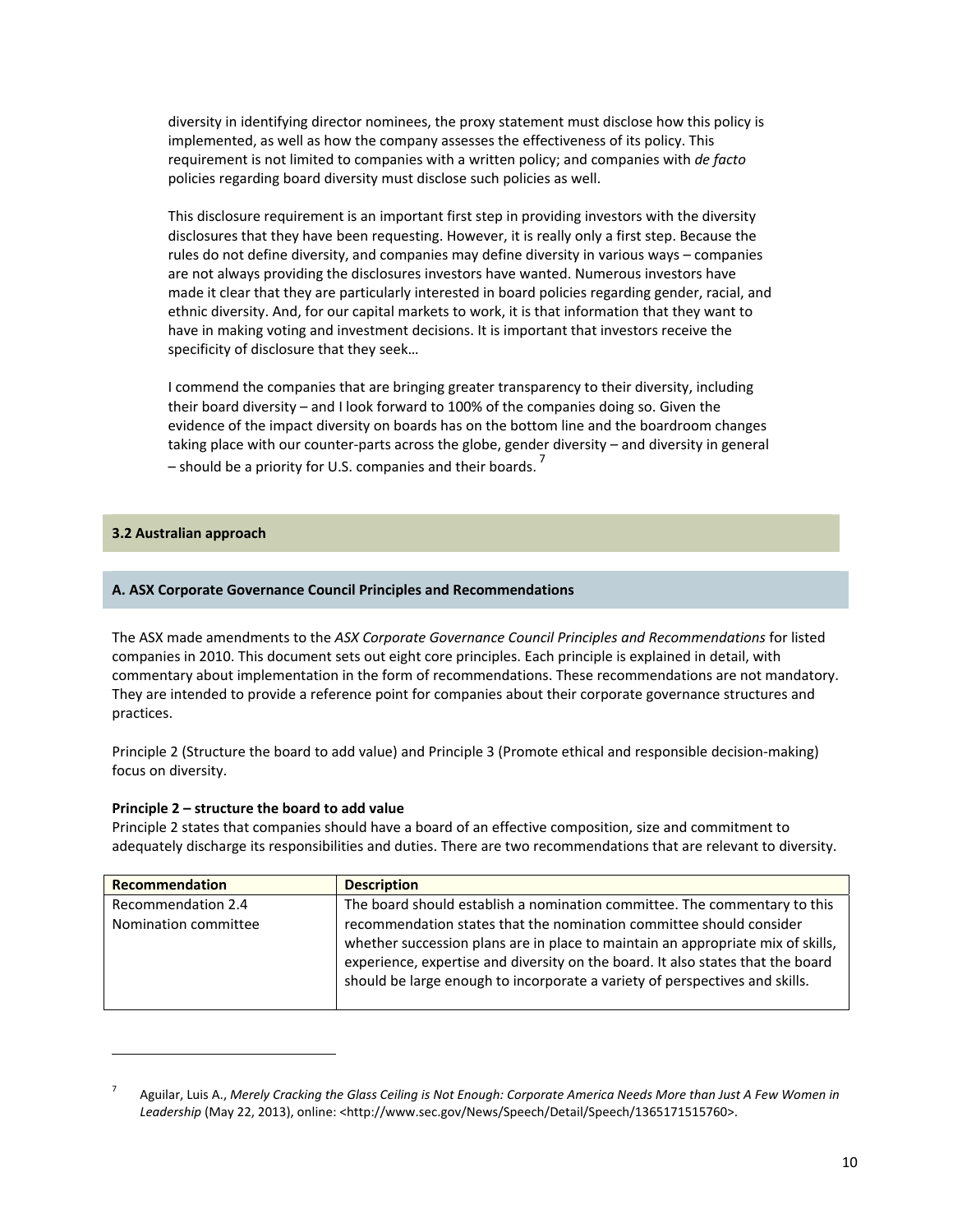| Recommendation     | <b>Description</b>                                                                                                                                                               |
|--------------------|----------------------------------------------------------------------------------------------------------------------------------------------------------------------------------|
| Recommendation 2.6 | Among other recommendations, a statement as to the mix of skills and                                                                                                             |
| Reporting          | diversity for which the board of directors is looking to achieve in membership<br>of the board should be included in the corporate governance statement in the<br>annual report. |

# **Principle 3 – promote ethical and responsible decision‐making**

Principle 3 states that companies should actively promote ethical and responsible decision‐making. There are four recommendations that are relevant to diversity.

| Recommendation                                | <b>Description</b>                                                                                                                                                                                                                                                                                                                                                                                                                                                                                                                                                                                                                                                                                                                                                                                            |
|-----------------------------------------------|---------------------------------------------------------------------------------------------------------------------------------------------------------------------------------------------------------------------------------------------------------------------------------------------------------------------------------------------------------------------------------------------------------------------------------------------------------------------------------------------------------------------------------------------------------------------------------------------------------------------------------------------------------------------------------------------------------------------------------------------------------------------------------------------------------------|
| <b>Recommendation 3.2</b><br>Diversity policy | Companies should establish a policy concerning diversity and disclose the<br>policy or a summary of that policy. The policy should include requirements for<br>the board to establish measurable objectives for achieving gender diversity<br>for the board to assess annually both the objectives and progress in achieving<br>them.                                                                                                                                                                                                                                                                                                                                                                                                                                                                         |
|                                               | Commentary<br>The commentary on this recommendation states that diversity includes, but is<br>not limited to, gender, age, ethnicity and cultural background. The<br>measurable objectives should identify ways in which the achievement of<br>gender diversity is measured, for example, the proportion of women<br>employed by (or consultants to) the company, in senior executive positions<br>and on the board. Where companies establish a diversity policy, they should<br>also introduce appropriate procedures to ensure that the policy is<br>implemented properly, which may include additional measurable objectives in<br>relation to other aspects of diversity as identified in the policy. There also<br>should be an internal review mechanism to assess the effectiveness of the<br>policy. |
|                                               | Suggested content for diversity policy<br>This recommendation is accompanied by suggestions for the content of a<br>diversity policy. They include:<br>Commitment to diversity and articulation of the corporate benefits<br>arising from employee and board diversity and the importance of<br>benefiting from all available talent.                                                                                                                                                                                                                                                                                                                                                                                                                                                                         |
|                                               | Commitment to and identification of ways to promote a corporate<br>$\bullet$<br>culture which embraces diversity when determining the composition of<br>employees, senior management and the board, including recruitment of<br>employees and directors from a diverse pool of qualified candidates.                                                                                                                                                                                                                                                                                                                                                                                                                                                                                                          |
|                                               | Identification of factors that should be taken into account in the selection<br>$\bullet$<br>processes and whether professional intermediaries should be used to<br>identify or assess candidates.                                                                                                                                                                                                                                                                                                                                                                                                                                                                                                                                                                                                            |
|                                               | Identification of programs that assist in the development of a broader<br>$\bullet$<br>pool of skilled and experienced board candidates including initiatives<br>focused on skills development such as executive mentoring programs or<br>more targeted practices relating to career advancement such as those<br>that develop skills and experience that prepare employees for senior                                                                                                                                                                                                                                                                                                                                                                                                                        |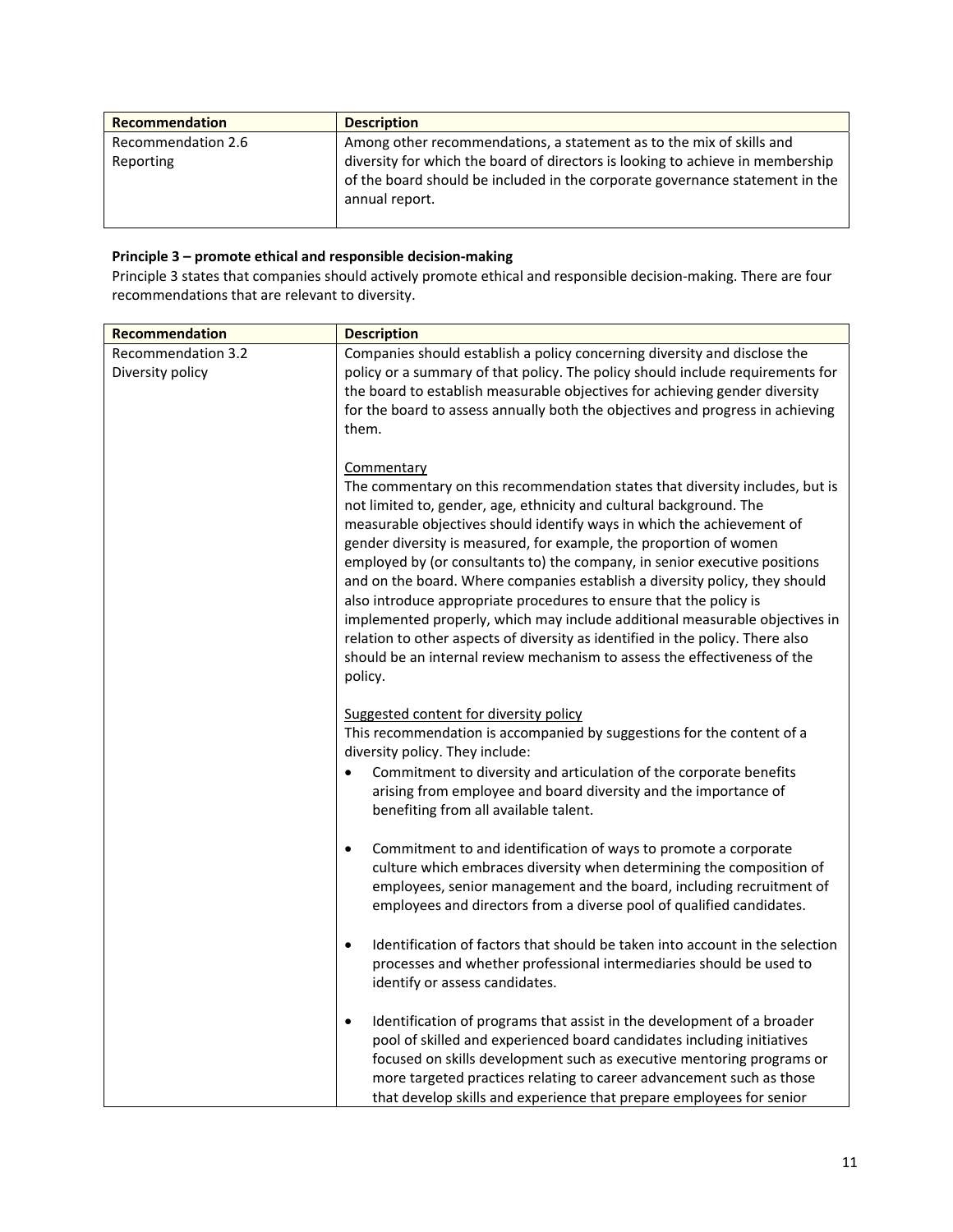| Recommendation                                | <b>Description</b>                                                                                                                                                                                                                                                                                                                                              |
|-----------------------------------------------|-----------------------------------------------------------------------------------------------------------------------------------------------------------------------------------------------------------------------------------------------------------------------------------------------------------------------------------------------------------------|
|                                               | management and board positions.<br>Articulation of a corporate culture which not only supports workplace<br>$\bullet$<br>diversity but also recognizes that employees at all levels of the company<br>may have domestic responsibilities.                                                                                                                       |
|                                               | Transparency of board processes, review and appointments.<br>$\bullet$                                                                                                                                                                                                                                                                                          |
|                                               | The extent to which the achievement of measurable objectives should be<br>$\bullet$<br>tied to key performance indicators for the board, the CEO and senior<br>executives.                                                                                                                                                                                      |
| Recommendation 3.3                            | Companies should disclose in each annual report the measurable objectives                                                                                                                                                                                                                                                                                       |
| Measurable objectives for gender<br>diversity | for achieving gender diversity set by the board in accordance with the<br>diversity policy and progress towards achieving them.                                                                                                                                                                                                                                 |
| Recommendation 3.4<br>Representation of women | Companies should disclose in each annual report the proportion of women<br>employees in the whole organization, women in senior executive positions<br>and women on the board.                                                                                                                                                                                  |
| Recommendation 3.5<br>Reporting on diversity  | An explanation of any departure from these recommendations should be<br>included in the corporate governance statement in the annual report. In<br>addition, the diversity policy or a summary of its main provisions should be<br>made publicly available, ideally by posting it to the company's website in a<br>clearly marked corporate governance section. |

## **B. ASX listing rules**

Under listing rule 4.10.3, companies must include in their annual report a statement disclosing the extent to which they have followed the recommendations. It is a "comply or explain" model of disclosure. Companies must identify the recommendations not followed and give reasons for not following them.

## **3.3 UK approach**

## **A. Report – Women on Boards**

As part of a larger policy initiative to make companies more accountable to shareholders and the public, the 2010 UK government commissioned Lord Davies of Abersoch to determine what was preventing women becoming board members and to develop a strategy to increase the number of women on the boards of listed companies.

The report *Women on Boards* was published on February 24, 2011. The report examines the obstacles that prevent more women from reaching senior positions in business, considers the business case for having gender‐diverse boards and sets out recommendations for achieving urgent change. *Women on Boards 2013* was published in April 2013 and provides an update of the progress on this policy initiative.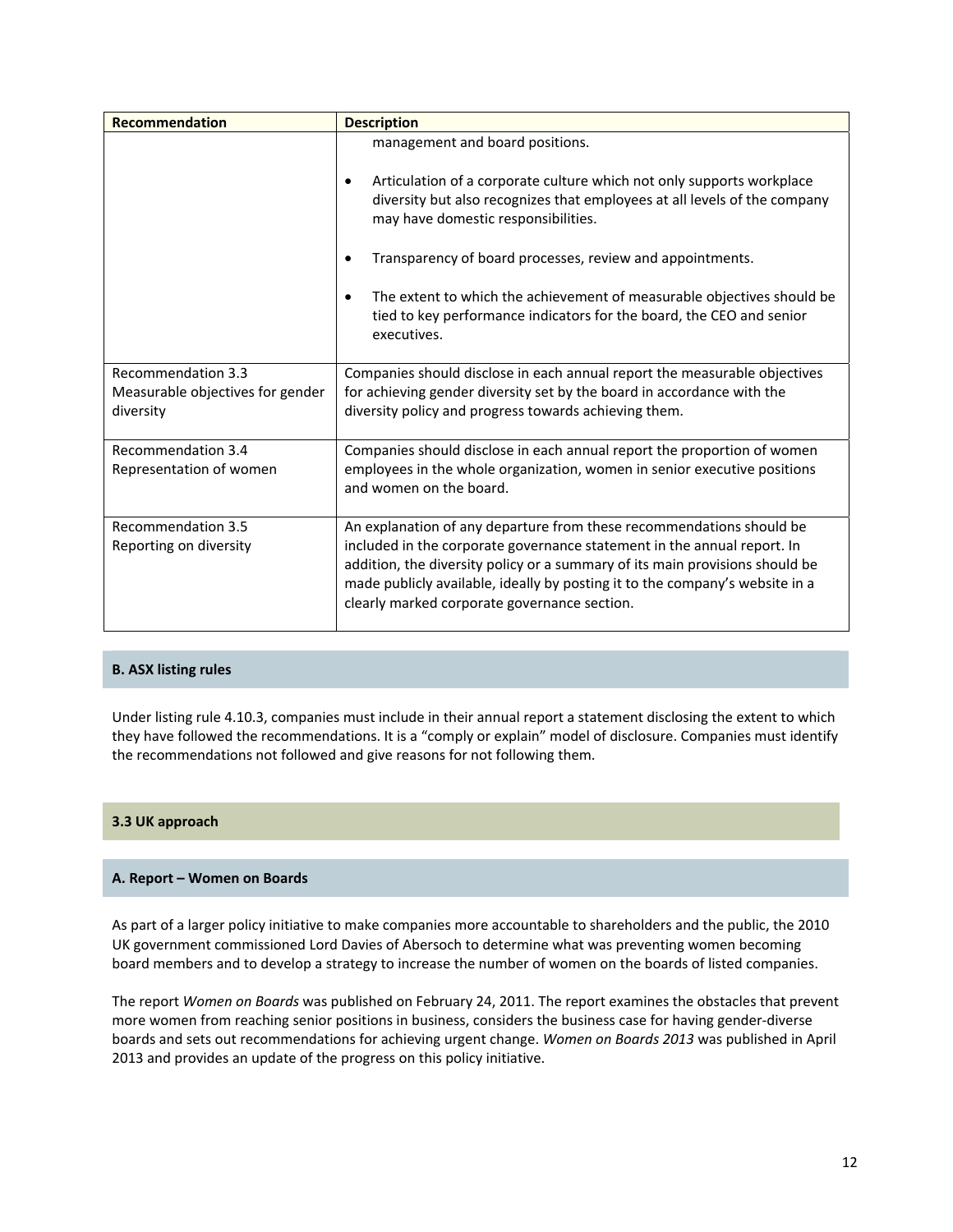The initial report set out 10 recommendations to increase the number of women on boards:

- (1) Targets. All Chairs of FTSE 350 companies should set out the percentage of women they aim to have on their boards in 2013 and 2015. FTSE 100 boards should aim for a minimum of 25% female representation by 2015 and there is an expectation that many will achieve a higher figure. Chairs should announce their aspirational goals within the next six months (by September 2011). Also the report expects all Chief Executives to review the percentage of women they aim to have on their Executive Committees in 2013 and 2015.
- (2) Measurement. Quoted companies should be required to disclose each year the proportion of women on the board, women in senior executive positions and female employees in the whole organization.
- (3) Diversity policy. The Financial Reporting Council should amend the UK Corporate Governance Code to require listed companies to establish a policy concerning boardroom diversity, including measurable objectives for implementing the policy, and disclose annually a summary of the policy and the progress made in achieving the objectives.
- (4) Corporate governance statement. Companies should report on the matters in recommendations 1, 2 and 3 in their 2012 Corporate Governance Statement whether or not the underlying regulatory changes are in place. In addition, Chairs will be encouraged to sign a charter supporting the recommendations.
- (5) Nomination committee. In line with the UK Corporate Governance Code provision B.2.4 "A separate section of the annual report should describe the work of the nomination committee, including the process it has used in relation to board appointments", Chairs should disclose meaningful information about the company's appointment process and how it addresses diversity in the company's Annual Report including a description of the search and nominations process.
- (6) Role of investors. Investors play a critical role in engaging with company boards. Therefore investors should pay close attention to recommendations 1 to 5 when considering company reporting and appointments to the board.
- (7) Recruitment. Companies are encouraged periodically to advertise non-executive board positions to encourage greater diversity in applications.
- (8) Executive search firms. Executive search firms should draw up a Voluntary Code of Conduct addressing gender diversity and best practice which covers the relevant search criteria and processes relating to FTSE 350 board level appointments.
- (9) Pools of board candidates. In order to achieve these recommendations, recognition and development of two different populations of women who are well‐qualified to be appointed to UK boards needs to be considered:
	- Executives from within the corporate sector, for whom there are many different training and mentoring opportunities, and
	- Women from outside the corporate mainstream, including entrepreneurs, academics, civil servants and senior women with professional service backgrounds, for whom there are many fewer opportunities to take up corporate board positions.
- (10) Steering board. The steering board will meet every six months to consider progress against these measures and will report annually with an assessment of whether sufficient progress is being made.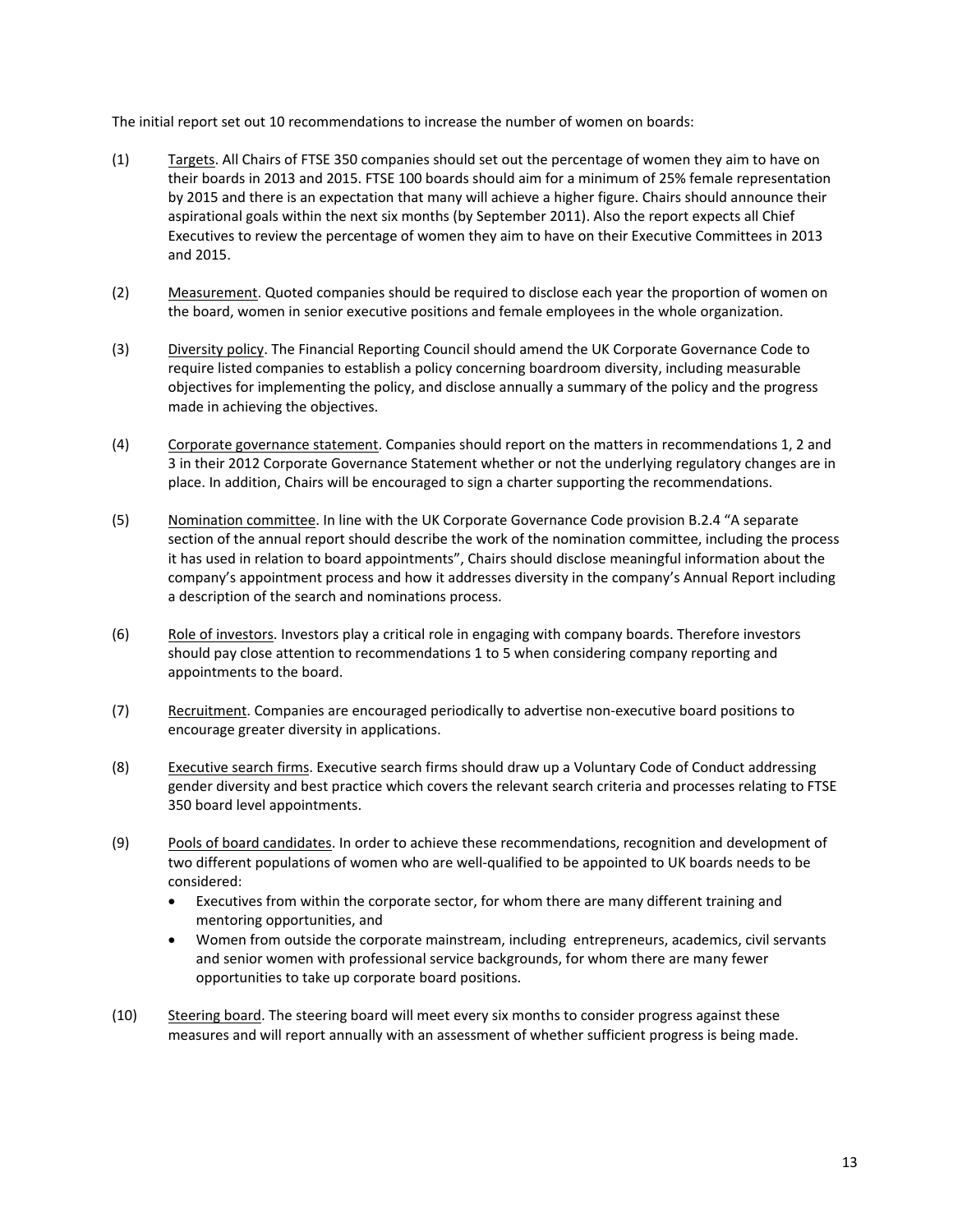## **B. UK Corporate Governance Code**

In response to the Lord Davies' report, the Financial Reporting Council amended *The UK Corporate Governance Code* in September 2012. The code is not a rigid set of rules, but rather a guide to a number of key components of effective board practice. It consists of principles and provisions. It applies to all companies with a Premium listing of equity shares regardless of whether they are incorporated in the UK or elsewhere.

Principles B.2 (Appointments to the Board) and B.6 (Evaluation) are relevant to diversity.

### **Principle B. 2 – Appointments to the Board**

The main principle is that there should be a formal, rigorous and transparent procedure for the appointment of new directors to the board. The two key supporting principles are:

- The search for board candidates should be conducted, and appointments made, on merit, against objective criteria and with due regard for the benefits of diversity on the board, including gender.
- The board should satisfy itself that plans are in place for orderly succession for appointments to the board and to senior management, so as to maintain an appropriate balance of skills and experience within the company and on the board and to ensure progressive refreshing of the board.

In the provisions relating to these principles, the code indicates that a separate section of the annual report should describe the work of the nomination committee, including the process it has used in relation to board appointments. This section should include a description of the board's policy on diversity, including gender, any measurable objectives that it has set for implementing the policy and progress on achieving the objectives. An explanation should be given if neither an external search consultancy nor open advertising has been used in the appointment of a chair or a non‐executive director. Where an external search consultancy has been used, it should be identified in the annual report and a statement made as to whether it has any other connection with the company.

#### **Principle B.6 – Evaluation**

The main principle is that the board should undertake a formal and rigorous annual evaluation of its own performance and that of its committees and individual directors. One of the supporting principles is that the evaluation of the board should consider:

- the balance of skills, experience, independence and knowledge of the company on the board,
- its diversity, including gender,
- how the board works together as a unit, and
- other factors relevant to its effectiveness.

## **C. Listing rules**

Listing Rules 9.8.6 R (for UK incorporated companies) and 9.8.7 R (for overseas incorporated companies) require that in the case of a company that has a Premium listing of equity shares, the following items be included in its annual report and accounts:

- a statement of how the listed company has applied the main principles set out in the code, in a manner that would enable shareholders to evaluate how the principles have been applied, and
- a statement as to whether the listed company has:
	- o complied throughout the accounting period with all relevant provisions set out in the code, or
	- $\circ$  not complied throughout the accounting period with all relevant provisions set out in code and, if so, setting out (1) those provisions, if any, it has not complied with, (2) in the case of provisions whose requirements are of a continuing nature, the period within which, if any, it did not comply with some or all of those provisions and (3) the company's reasons for non‐compliance.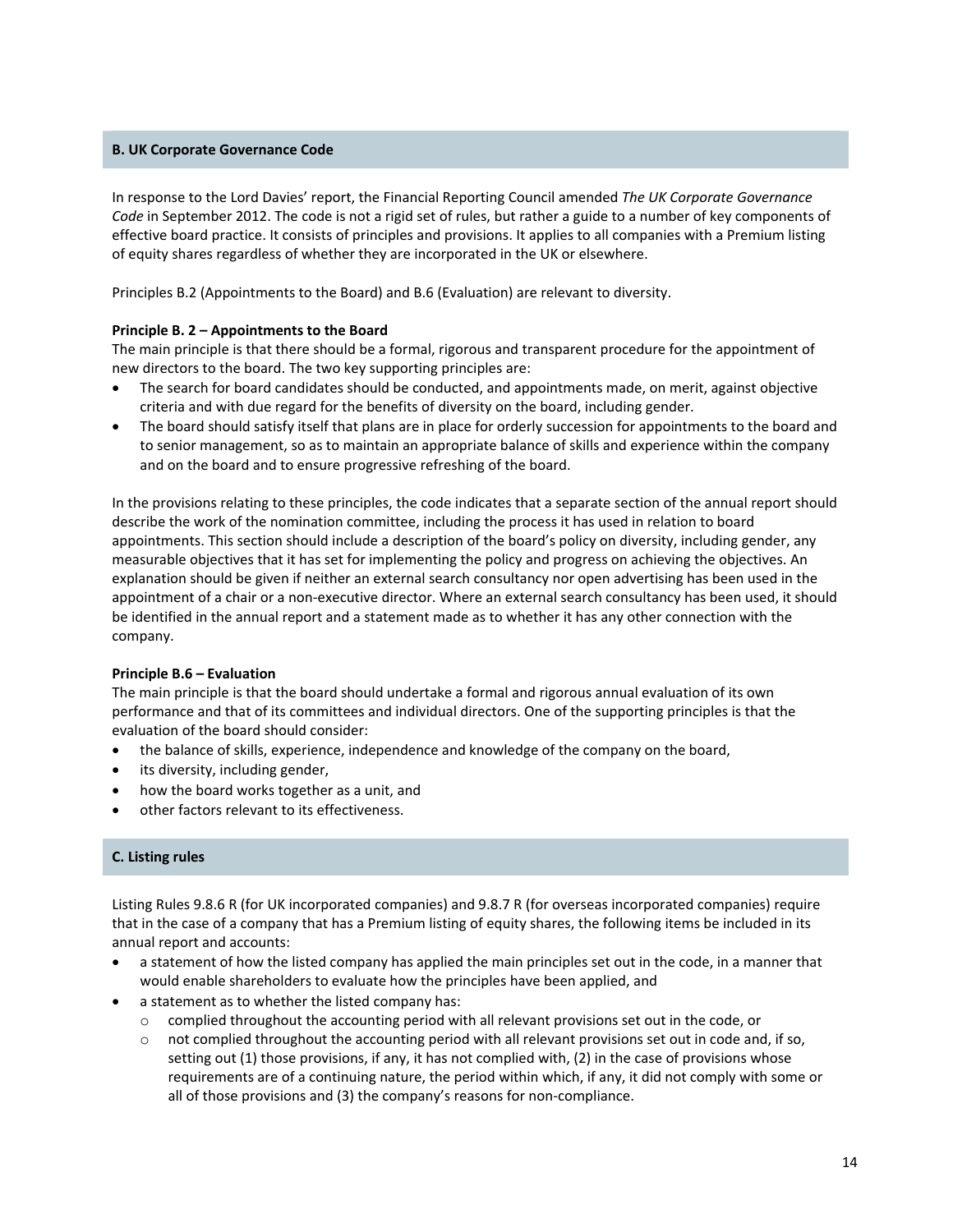#### **3.4 Approaches in Europe generally**

#### **A. European Commission proposal for diversity disclosure**

On April 16, 2013, the European Commission issued a proposal for a *Directive of the European Parliament and of the Council amending Council Directives 78/660/EEC* (the Fourth Council Directive) *and 83/349/EEC as regards disclosure of non‐financial and diversity information by certain large companies and groups*. Article 46A of the Fourth Council Directive sets rules for the content of the corporate governance statement to be prepared by listed companies.

One of the key objectives of the proposal is to increase diversity on the boards of companies through enhanced transparency in order to facilitate effective oversight of management and robust governance of the company.

The proposal would introduce a new paragraph  $1(g)$  to Article 46A which will require large listed companies to provide information about their diversity policy, including:

- a description of the company's diversity policy for its administrative, management and supervisory bodies with regard to aspects such as age, gender, geographical diversity and educational and professional background,
- the objectives of the policy,
- the implementation of the policy, and
- the results obtained.

The information will be included in the corporate governance statement. Companies not having a diversity policy will be obliged to explain why this is the case. This approach is in line with the general EU corporate governance framework.

The proposed disclosure requirement has been designed with a non‐prescriptive mind‐set and leaves significant flexibility for companies to disclose relevant information in the manner that they consider to be most useful. The requirement would apply to large listed companies as the costs for requiring small and medium‐sized enterprises to apply the new rules could outweigh the benefits.

Complementary to these provisions, on November 14, 2012, the European Commission issued a proposal for a Directive of the European Parliament and of the Council on improving the gender balance among non-executive *directors of companies listed on stock exchanges and related measures*. The proposal sets out a 40% objective by 2020 of women in non‐executive board‐member positions in publicly listed companies, with the exception of small and medium‐sized enterprises.

### **B. Other European countries**

In August 2012, Credit Suisse Research Institute published a paper, *Gender diversity and corporate performance*. 8 It summarized the policies on gender diversity in various countries. The following is an excerpt from that summary:

<sup>8</sup> Credit Suisse Research Institute, *Gender diversity and corporate performance* (August 2012), online: <https://www.credit‐ suisse.com/newsletter/doc/gender\_diversity.pdf>.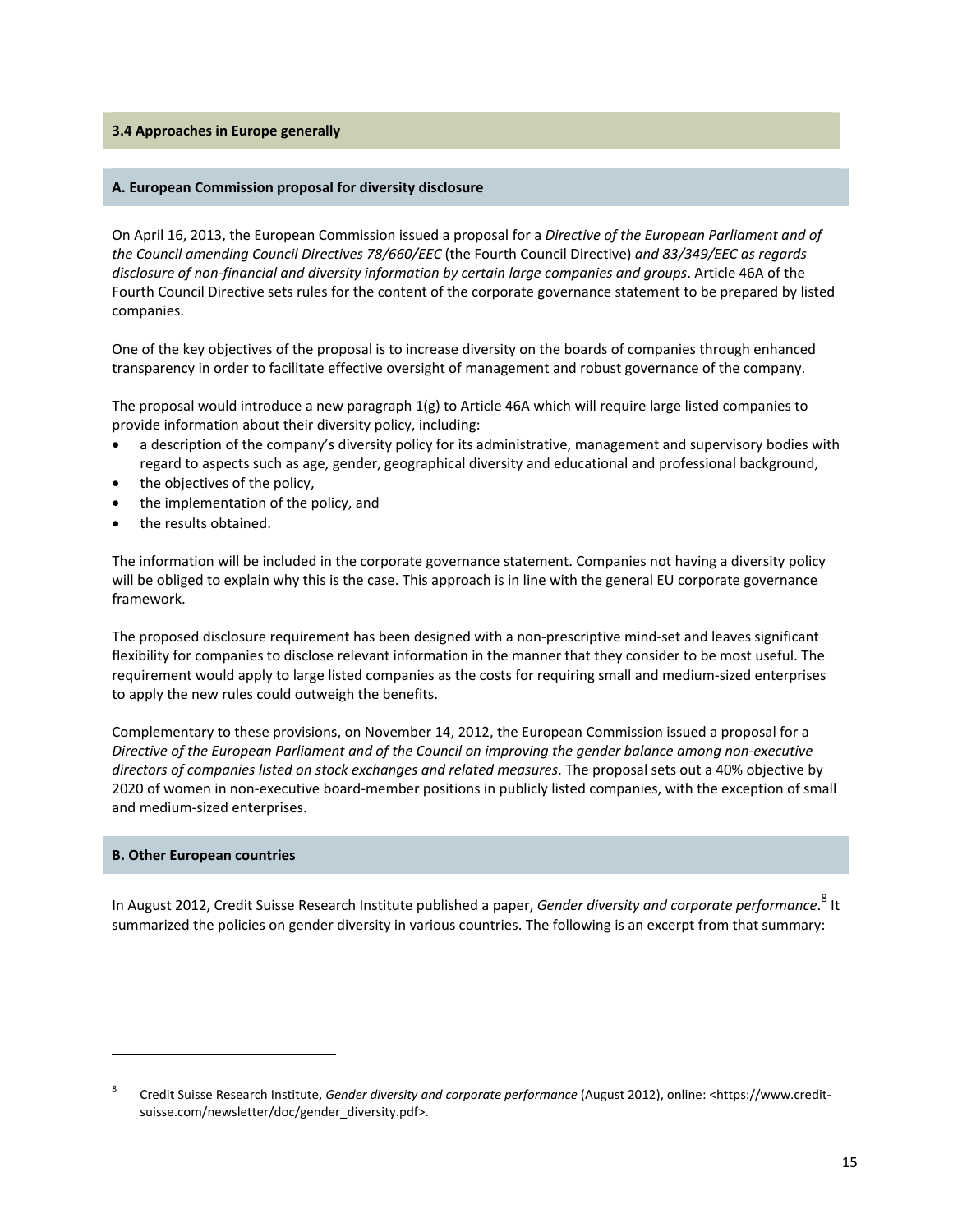| <b>Country</b>     | <b>Policy</b>                                                                                                                                                                                                                                                                                                                                                                                                                                                                                                                                         |
|--------------------|-------------------------------------------------------------------------------------------------------------------------------------------------------------------------------------------------------------------------------------------------------------------------------------------------------------------------------------------------------------------------------------------------------------------------------------------------------------------------------------------------------------------------------------------------------|
| Austria            | In mid March 2011, the Austrian government agreed to the implementation of female quotas<br>for supervisory boards of state-owned companies. A quota of 25% is to be brought in by 2013<br>with an increase to 35% by 2018. No sanctions for non-compliance have been set. The hope is<br>that private companies will follow the example set by the state-owned enterprises.                                                                                                                                                                          |
| <b>Belgium</b>     | Belgium's parliament adopted a plan in June 2011 to force public enterprises, and companies<br>that are listed on the stock exchange, to give women 30% of the seats on management boards.<br>Under the new rules, each time a board member leaves he or she is to be replaced by a woman<br>until the quota is fulfilled. Companies will have six years to reach the target, with small and<br>medium-sized enterprises (SMEs) given eight years. Members of boards that do not reach the<br>quota will lose the benefits that come with their jobs. |
| <b>Denmark</b>     | From 2008 the "comply or explain" code has required that diversity must be taken into account<br>in all appointments.                                                                                                                                                                                                                                                                                                                                                                                                                                 |
| <b>Finland</b>     | As of 1 January 2010, all listed companies have been required to have at least one man and one<br>woman on the board. There are no penalties for non-compliance beyond the need to explain<br>why the target has not been met.                                                                                                                                                                                                                                                                                                                        |
| <b>France</b>      | Parliament passed a bill in mid January 2011 applying a 40% quota for female directors of listed<br>companies by 2017. The quota also includes a target of 20% by 2014. The sanctions for<br>noncompliance are that nominations would be void and fees suspended for all board members.                                                                                                                                                                                                                                                               |
| Germany            | The German Corporate Governance Code was amended in May 2010 to include a statement<br>recommending boards of directors consider diversity when recruiting to fill board positions. The<br>government has discussed setting an aim of 30% representation by 2018.                                                                                                                                                                                                                                                                                     |
| Iceland            | Passed a quota law in 2010 (40% from each sex by September 2013) applicable to publicly<br>owned and publicly limited companies with more than 50 employees.                                                                                                                                                                                                                                                                                                                                                                                          |
| Italy              | A third of a company's board must be women by 2015 or the business will face fines of up to<br>EUR 1 m, or USD 1.3 m, and the nullification of board election.                                                                                                                                                                                                                                                                                                                                                                                        |
| <b>Netherlands</b> | Government guidelines suggest that a minimum 30% of the board members of all companies<br>with more than 250 employees should be women. If this goal is not reached by January 2016,<br>companies must prepare a plan on how they intend to achieve it.                                                                                                                                                                                                                                                                                               |
| Norway             | In February 2002, the government gave a deadline of July 2005 for private listed companies to<br>raise the proportion of women on their boards to 40%. By July 2005, the proportion was only at<br>24%, and so in January 2006 legislation was introduced giving companies a final deadline of<br>January 2008, after which they would face fines or even closure. Full compliance was achieved<br>by 2009.                                                                                                                                           |
| Poland             | The corporate governance code recommends balanced gender representation on boards.                                                                                                                                                                                                                                                                                                                                                                                                                                                                    |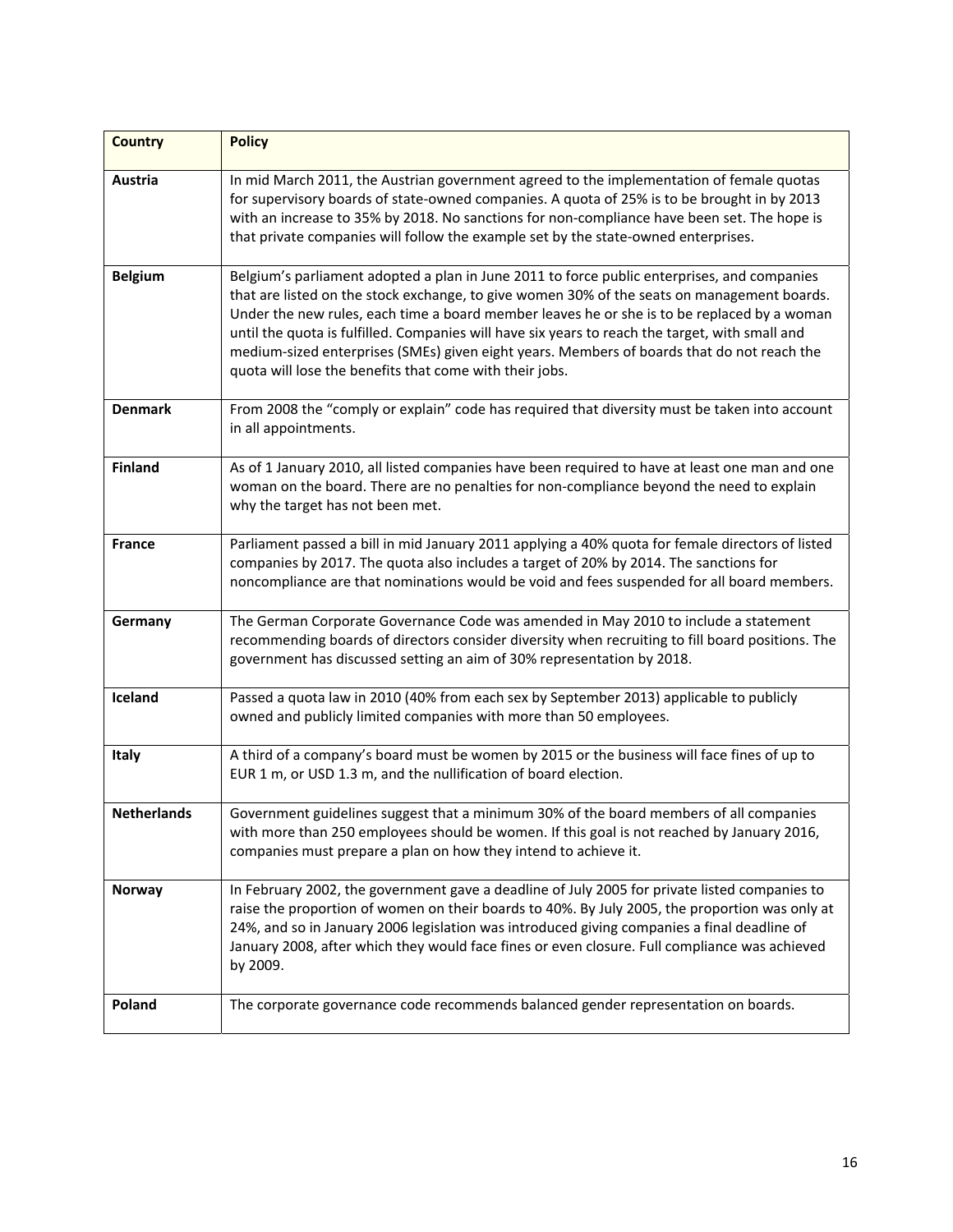| Country      | <b>Policy</b>                                                                                                                                                                                                                                                                                                                             |
|--------------|-------------------------------------------------------------------------------------------------------------------------------------------------------------------------------------------------------------------------------------------------------------------------------------------------------------------------------------------|
| <b>Spain</b> | Passed a gender equality law in 2007 obliging public companies and IBEX 35-quoted firms with<br>more than 250 employees to attain a minimum 40% share of each sex on their boards by 2015.<br>Companies reaching this quota will be given priority status in the allocation of government<br>contracts but there are no formal sanctions. |
| Sweden       | The "comply or explain" code requires companies to strive for gender parity on boards. Quotas<br>have been discussed but not set.                                                                                                                                                                                                         |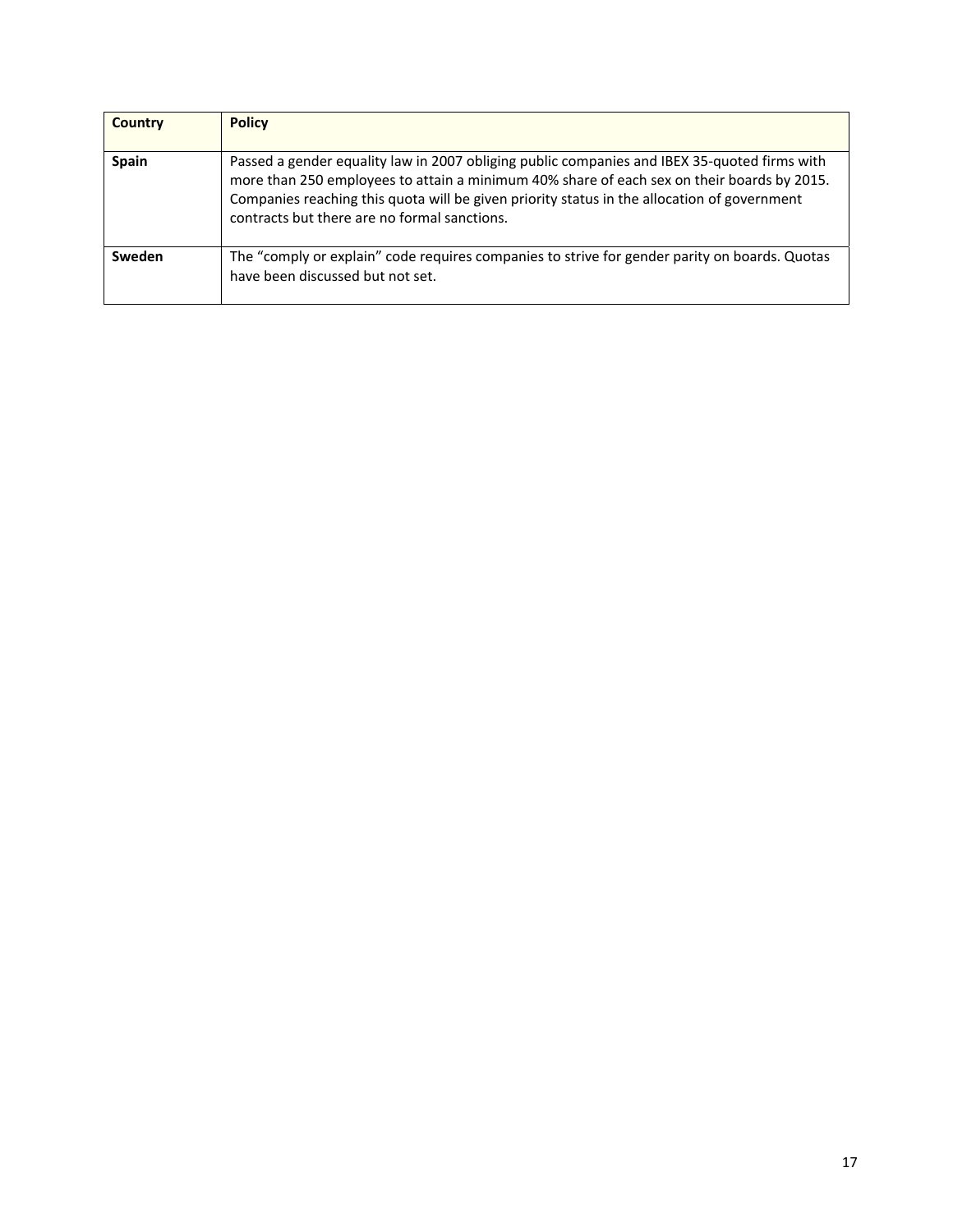# **4. MODEL OF DISCLOSURE REQUIREMENTS REGARDING WOMEN ON BOARDS AND IN SENIOR MANAGEMENT**

We are putting forward for consultation purposes a model of disclosure requirements regarding women on boards and in senior management. The model has three key elements:

- the application of the disclosure requirements,
- the disclosure requirements, and
- a related definition.

#### **4.1 Application of disclosure requirements**

We have been asked to consider requiring non-venture issuers to provide disclosure regarding the representation of women on boards and in senior management as part of their annual summary of their corporate governance practices. At this time, we are not considering similar requirements for venture issuers.

#### **4.2 Model of disclosure requirements**

We are considering amending the Corporate Governance Disclosure Rule to require that non-venture issuers

(other than investment funds) $9^9$  provide disclosure on an annual basis in the following four areas:

- policies regarding the representation of women on the board and in senior management,
- consideration of the representation of women in the director selection process,
- consideration of the representation of women in the board evaluation process, and
- measurement regarding the representation of women in the organization and specifically on the board and in senior management.

These types of disclosures are intended to provide investors and other stakeholders with information on the issuer's approach to advancing the representation of women on boards and in senior management, which in turn may impact investment and voting decisions.

#### **Policy regarding the representation of women on the board and in senior management**

An issuer should disclose whether it has a policy for advancing the participation of women in senior management roles and/or for the identification and nomination of female directors.

If a policy has been adopted, the issuer should:

- provide a summary of its key provisions or disclose the policy,
- set out how the policy is intended to advance the participation of women on the board and in senior management of the issuer,
- explain how the policy has been implemented,

- describe any measurable objectives that have been established under the policy,
- disclose annual and cumulative progress by the issuer on achieving the objectives of the policy and where the objectives are measurable, disclose progress in quantitative terms, and
- describe how the board or its nominating committee measures the effectiveness of the policy.

<sup>9</sup> The Corporate Governance Disclosure Rule does not apply to investment funds. See section 1.3(a) of the rule.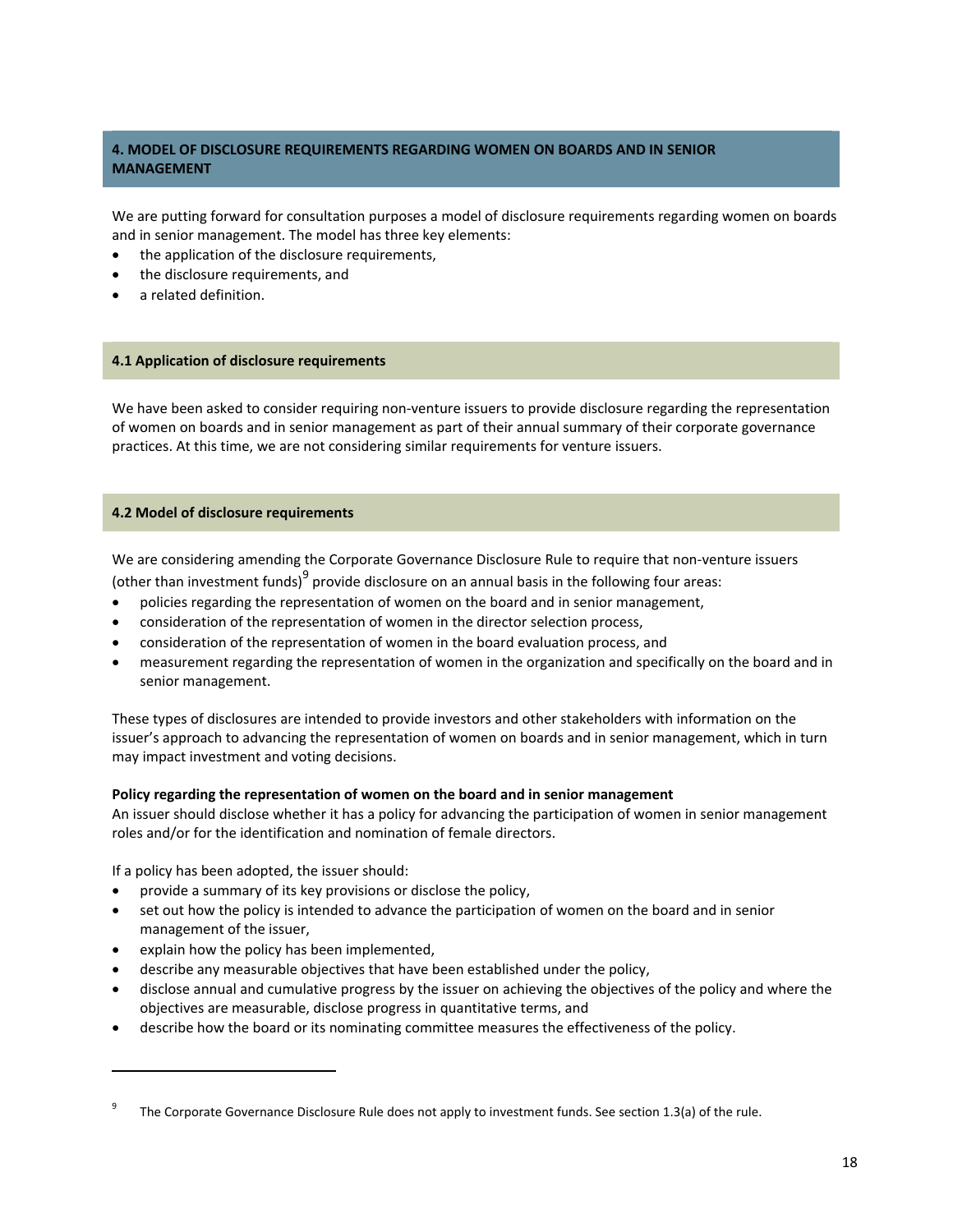If the issuer does not have such a policy, it should explain why not and identify any risks or opportunity costs associated with the decision not to have such a policy.

## **Consideration of the representation of women in the director selection process**

Current requirement regarding director selection process

An issuer is already required to describe the process by which the board identifies new candidates for board nominations.

## Model for an additional related requirement

An issuer should explicitly indicate whether, and if so how, the board or its nomination committee considers the level of representation of women on the board in identifying and nominating candidates for election or re‐election to the board. If the issuer does not take the representation of women into account in this process, it should explain why not and identify any risks or opportunity costs associated with the decision not to do so.

### **Consideration of the representation of women in board evaluation**

### Current requirement regarding board evaluation

An issuer is already required to disclose whether or not the board, its committees and individual directors are regularly assessed with respect to their effectiveness and contribution. If assessments are regularly conducted, the issuer must describe the process used for the assessments. If assessments are not regularly conducted, the issuer must describe how the board satisfies itself that the board, its committees and its individual directors are performing effectively.

## Model for an additional related requirement

If an issuer has a policy regarding the representation of women on the board and/or in senior management, it should disclose whether and how adherence to the policy or achieving any objectives set out in the policy are assessed in connection with the annual evaluation of the effectiveness of the board and the nominating committee.

#### **Measurement**

Issuers should disclose the proportion (in percentage terms) of:

- female employees in the whole organization,
- women in senior executive positions, and
- women on the board.

Issuers may also provide any other information or explanation that is relevant in order to properly understand the quantitative information disclosed.

### **4.3 Related definition**

#### **Definition of senior executive positions**

As noted above, the model for disclosure requirements contemplates reporting on the number of women in "senior executive positions", among others. "Senior executive positions" is not a defined term and can be interpreted in a number of different ways.

The term "executive officer" is currently used in the Corporate Governance Disclosure Rule and means:

- a chair, vice‐chair or president,
- a vice‐president in charge of a principal business unit, division or function including sales, finance or production, or
- an individual performing a policy-making function in respect of the issuer.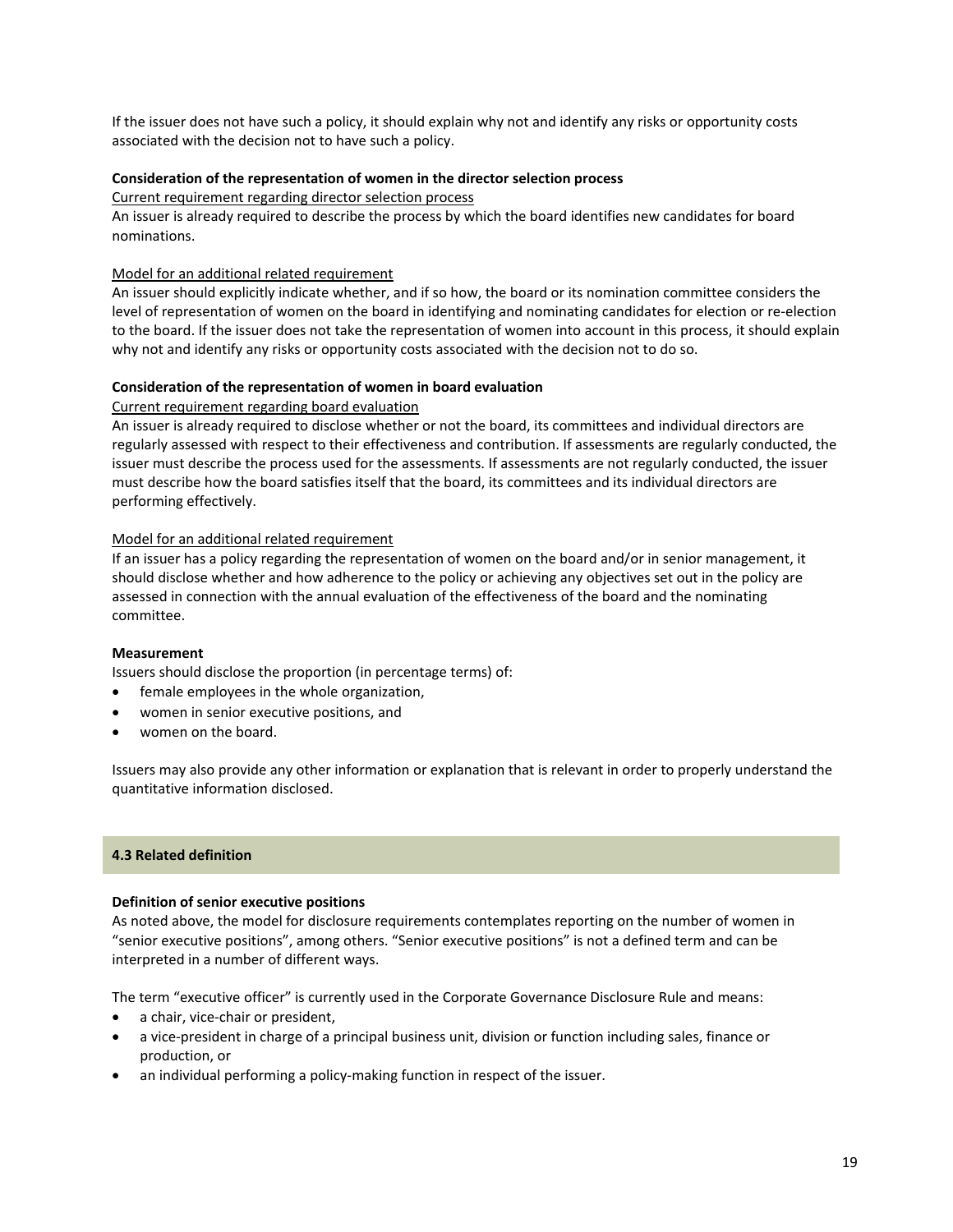Rather than introducing another concept, we are proposing that, for the purposes of measurement, issuers should disclose the proportion of women that are executive officers of an issuer.

## **Specific consultation questions**

- What are effective policies for increasing the number of women on boards and in senior management?
- What type of disclosure requirements regarding women on boards and in senior management would be most appropriate and useful?
- Are the proposed scope and content of the model disclosure requirements appropriate? Are there additional or different disclosure requirements that should be considered? Please explain.
- What type of statistics, data and/or accompanying qualitative information regarding the representation of women in their organization should non-venture issuers be required to disclose? Should such disclosure be reported for the non-venture issuer only or for all of its subsidiary entities also?
- What practices should we recommend for facilitating increased representation of women on boards and in senior management?
	- For example, should we recommend that non-venture issuers have a gender diversity policy? If so, should we set out recommended content for the policy?
	- Should non-venture issuers be required to comply with the recommended practices or explain why they have not complied (i.e. a "comply or explain" model of disclosure)?